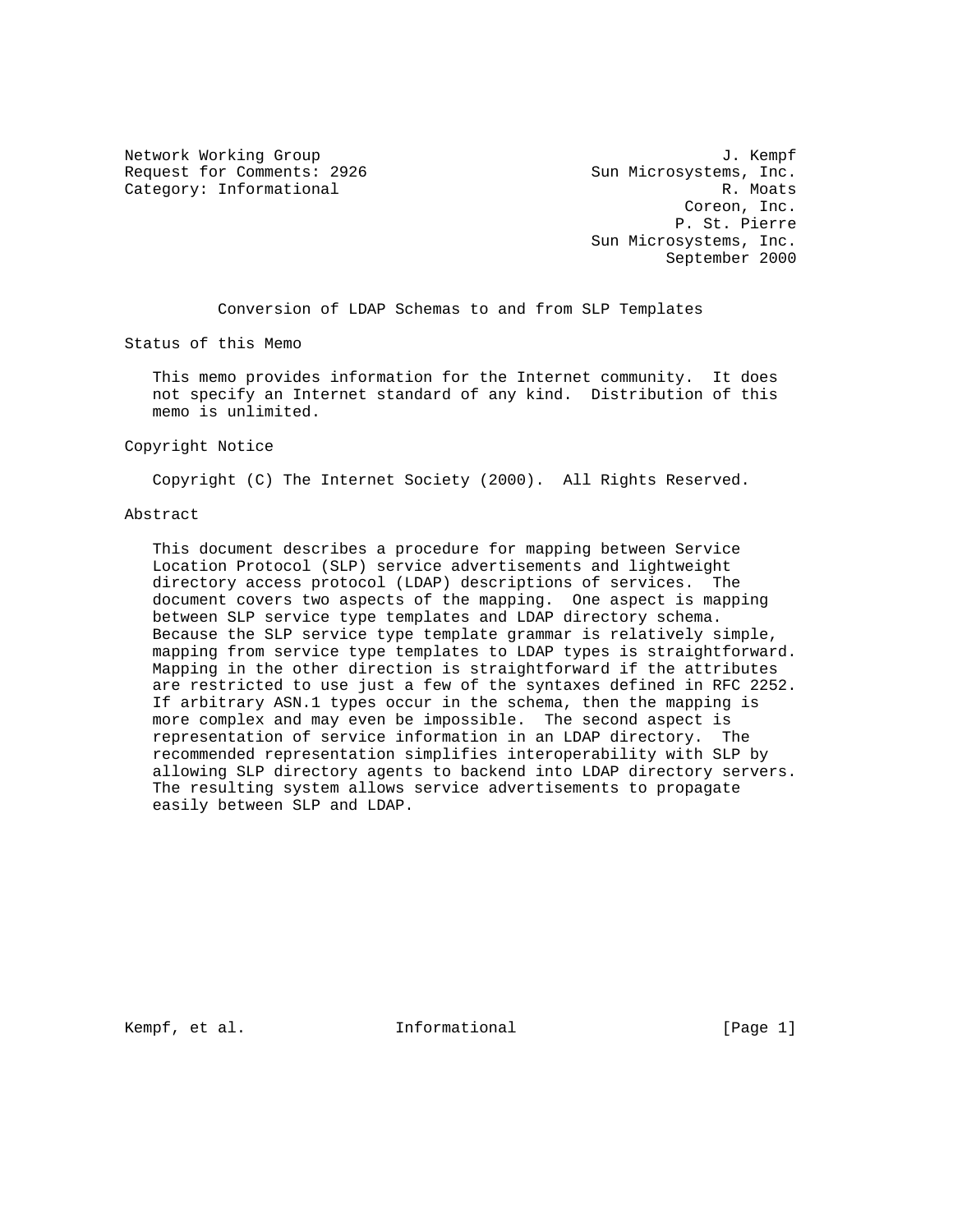# Table of Contents

|                                                                | 2 |
|----------------------------------------------------------------|---|
| 2.0 Mapping SLP Templates to LDAP Schema                       | 3 |
| 2.1 Mapping from SLP Attribute Types to LDAP Attribute Types   | 8 |
|                                                                | 8 |
|                                                                | 8 |
|                                                                | 9 |
|                                                                | 9 |
|                                                                | 9 |
|                                                                | 9 |
|                                                                | 9 |
|                                                                |   |
|                                                                |   |
|                                                                |   |
| 2.4 Default and Allowed Value Lists  10                        |   |
|                                                                |   |
| 2.6 Generating LDAP Attribute OIDs  11                         |   |
|                                                                |   |
|                                                                |   |
| 4.0 Mapping from Schema to Templates  15                       |   |
| 4.1 Mapping LDAP Attribute Types to SLP Attribute Types  16    |   |
| 4.2 Mapping ASN.1 Types to SLP Types  17                       |   |
|                                                                |   |
|                                                                |   |
|                                                                |   |
|                                                                |   |
|                                                                |   |
|                                                                |   |
|                                                                |   |
| 5.0 Representing SLP Service Advertisements in an LDAP DIT  22 |   |
| 6.0 Internationalization Considerations  24                    |   |
|                                                                |   |
|                                                                |   |
|                                                                |   |
|                                                                |   |

## 1.0 Introduction

 SLP templates [1] are intended to create a simple encoding of the syntactic and semantic conventions for individual service types, their attributes, and conventions. They can easily be generated, transmitted, read by humans and parsed by programs, as it is a string based syntax with required comments. Directory schemas serve to formalize directory entry structures for use with LDAP [2] These directories serve to store information about many types of entities. Network services are an example of one such entity.

Kempf, et al. 1nformational 1999 [Page 2]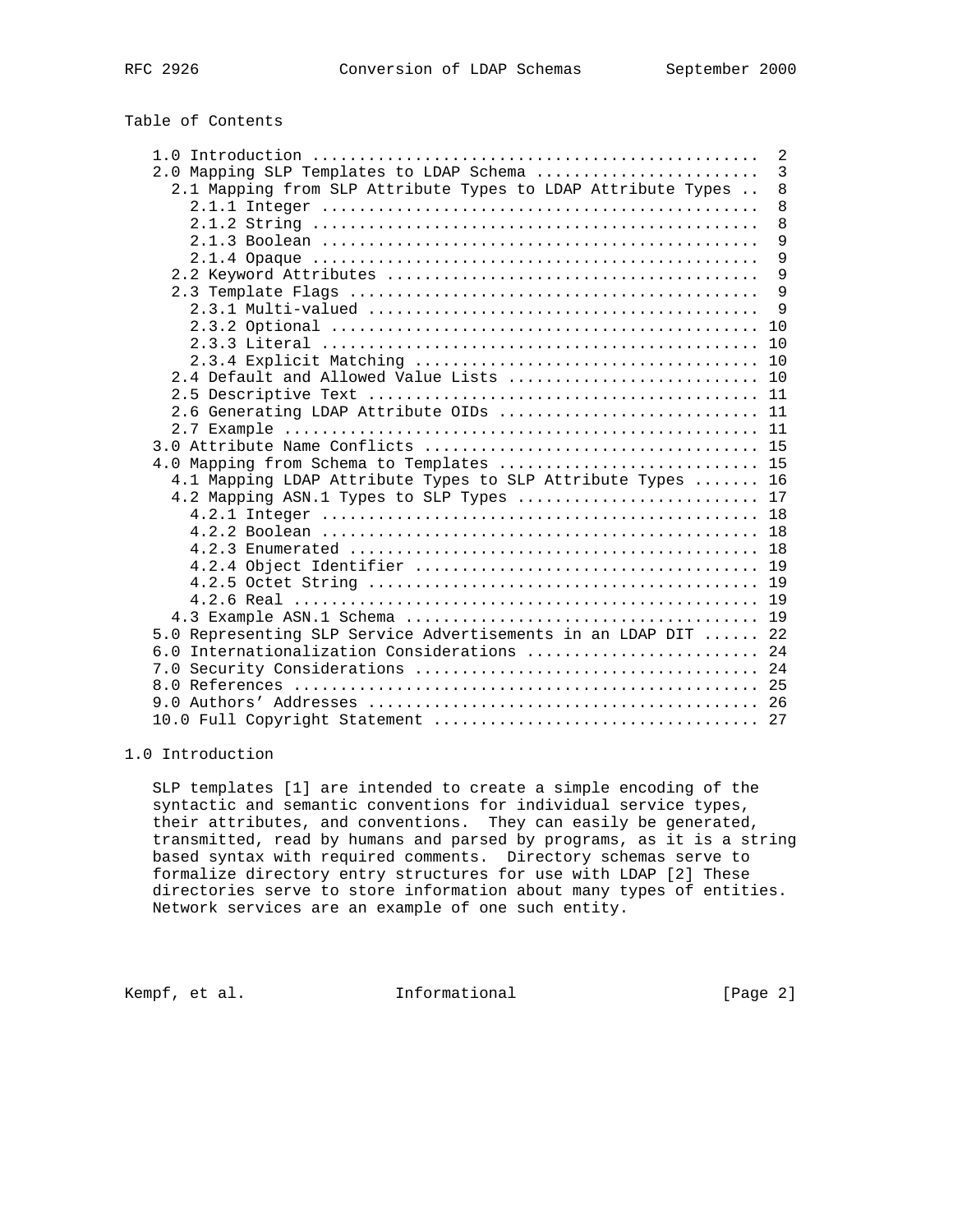Interoperability between SLP and LDAP is important so clients using one protocol derive benefit from services registered through the other. In addition, LDAP directory servers can serve as the backend for SLP directory agents (DAs) if interoperability is possible In order to facilitate interoperability, this document creates mappings between the SLP template grammar and LDAP directory schema, and establishes some conventions for representing service advertisements in LDAP directories. The goal of the translation is to allow SLPv2 queries (which are syntactically and semantically equivalent to LDAPv3 string queries [7]) to be submitted to an LDAP directory server by an SLP DA backended into LDAP without extensive processing by the DA.

 The simple notation and syntactic/semantic attribute capabilities of SLP templates map easily into directory schemas, and are easily converted into directory schemas, even by automated means. The reverse may not be true. If the LDAP schema contains attributes with unrecognized or complex syntaxes, the translation may be difficult or impossible. If, however, the LDAP schema only uses a few of the common syntaxes defined in RFC 2252 [8], then the translation is more straightforward. In addition, to foster complete bidirectionality, the mapping must follow a very specific representation in its DESC attributes.

 This document outlines the correct mappings for SLP templates into the syntactic representation specified for LDAP directory schema by RFC 2252 [8]. This syntax is a subset of the ASN.1/BER described in the X.209 specification [9], and is used by the LDAPv3 [2] directory schema. Likewise, rules and guidelines are proposed to facilitate consistent mapping of ASN.1 based schemas to be translated in the SLP template grammar. Finally, a proposal for a representation of service advertisements in LDAP directory services is made that facilitates SLP interoperability.

 Except when used as elements in the definition of LDAP schemas, the key words "MUST", "MUST NOT", "REQUIRED", "SHALL", "SHALL NOT", "SHOULD", "SHOULD NOT", "RECOMMENDED", "MAY", and "OPTIONAL" in this document are to be interpreted as described in RFC 2119 [16].

2.0 Mapping SLP Templates to LDAP Schema

 We define the following abstract object class as the parent class for all services. Any specific service type is a subclass of this, with its own attributes:

Kempf, et al. 1nformational 1999 [Page 3]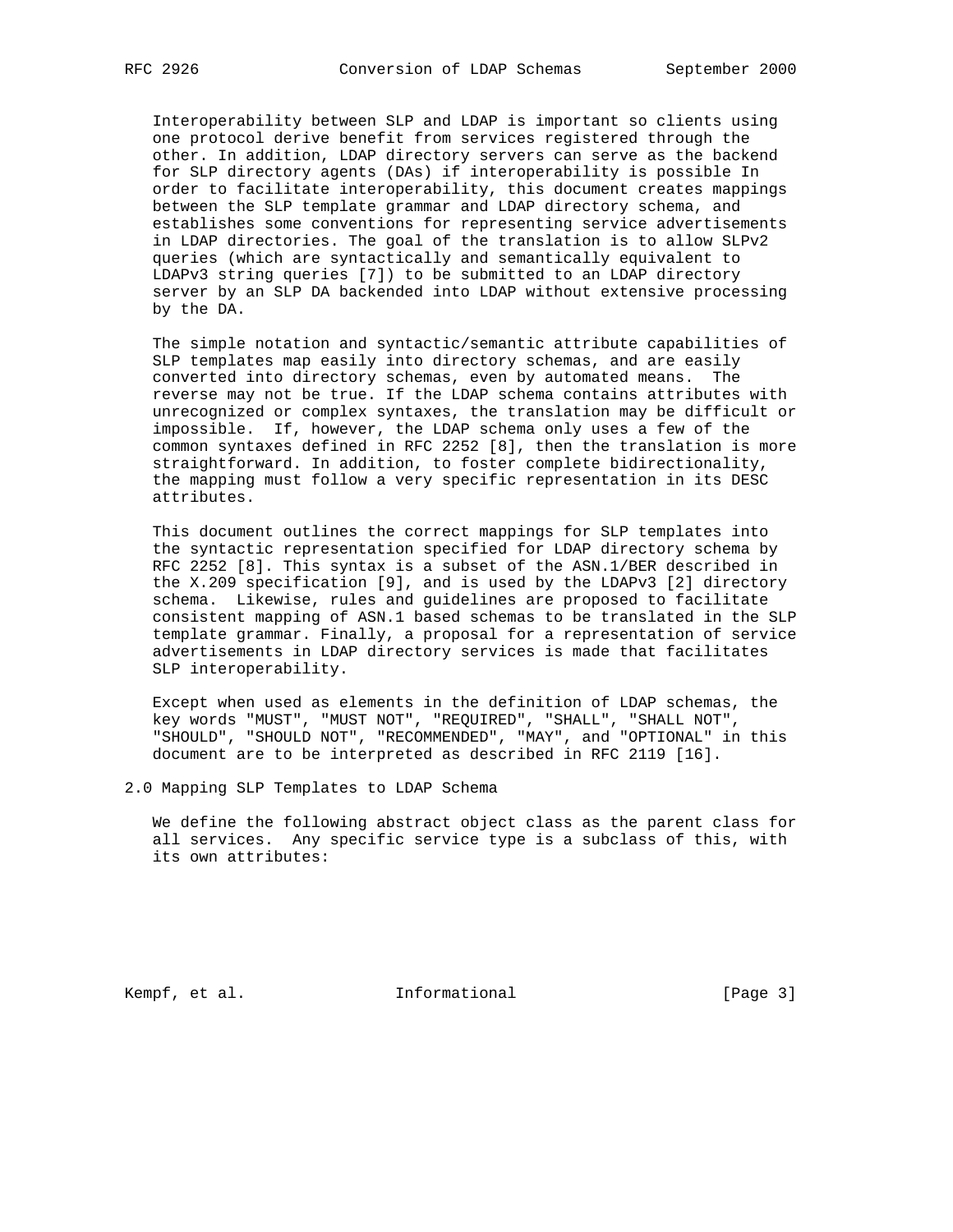( 1.3.6.1.4.1.6252.2.27.6.2.1 NAME 'slpService' DESC 'parent superclass for SLP services' ABSTRACT SUP top MUST ( template-major-version-number \$ template-minor-version-number \$ description \$ template-url-syntax \$ service-advert-service-type \$ service-advert-scopes ) MAY ( service-advert-url-authenticator \$ service-advert-attribute-authenticator ) )

 The attributes correspond to various parts of the SLP service template and SLP service advertisement.

 SLP service type templates begin with four definitions that set the context of the template:

 template-type - This defines the service type of the template. The service type can be a simple service type, like "service:ftp", an abstract service type, like "service:printer" or a concrete service type, like "service:printer:lpr". The type name can additionally include a naming authority, for example "service:printer.sun:local". The name that appears in this field omits the "service:" prefix.

 template-version - A string containing a major and minor version number, separated by a period.

 template-description - A block of human readable text describing what the service type does.

 template-url-syntax - An ABNF [6] grammar describing the service type specific part of the service URL.

 The SLP template-type definition is used as the name of the LDAP object class for the template, a subclass of the "slpService" class, together with the "service" prefix to indicate that the name is for a service. In the translating service type name, colons and the period separating the naming authority are converted into hyphens. If the template defines an SLP concrete type, the concrete type name is used; the abstract type name is never used. For example, the template for "service:printer:lpr" is translated into an LDAP object class called "service-printer-lpr". Furthermore, if the type name contains a naming authority, the naming authority name must be

Kempf, et al. **Informational** [Page 4]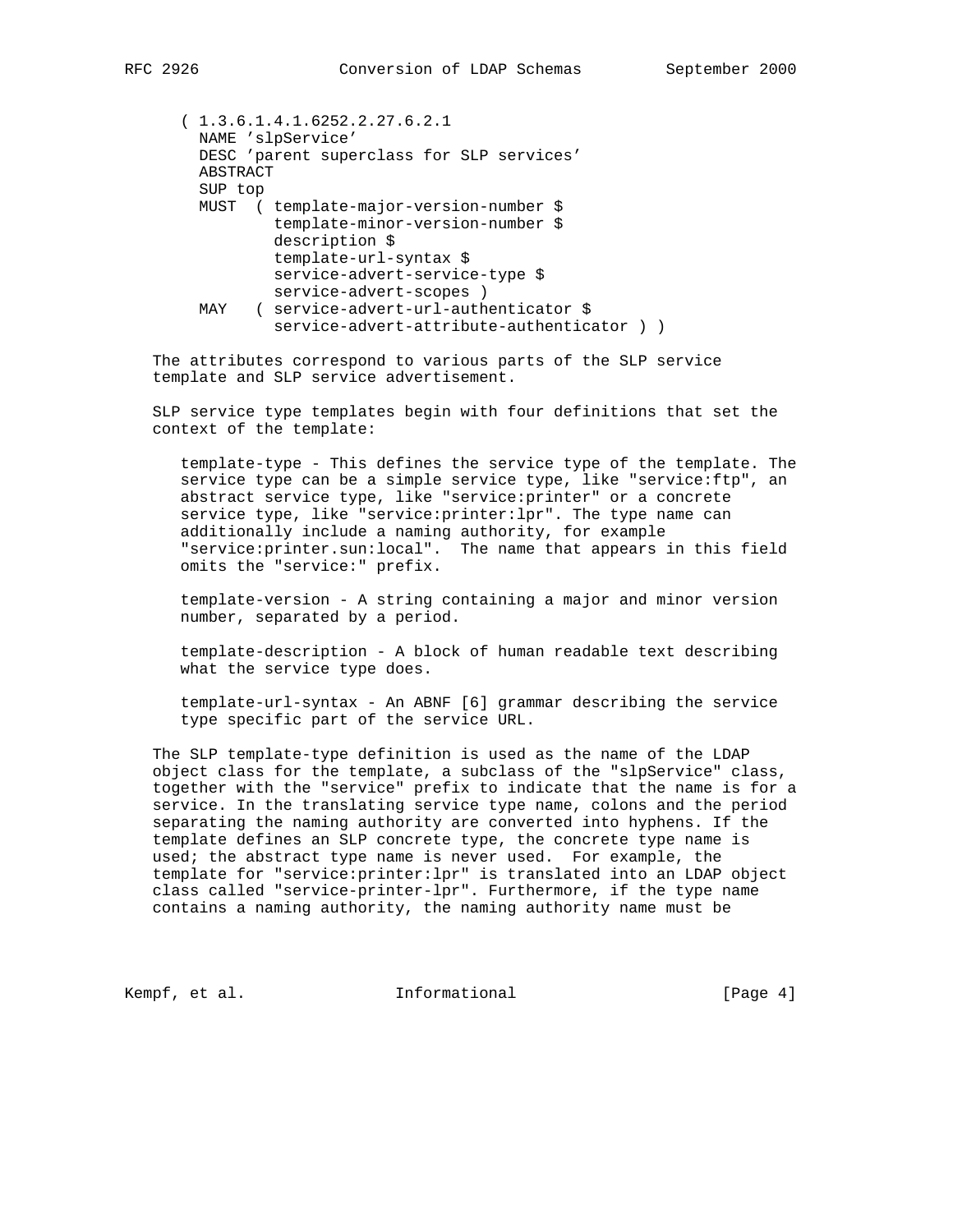included. For example, the service type name "service:printer.sun:local" becomes "service-printer-sun-local". The LDAP object class is always "STRUCTURAL".

 The template-version definition is partitioned into two attributes, template-major-version-number and template-minor-version-number. The LDAP definition for these attributes is:

```
 ( 1.3.6.1.4.1.6252.2.27.6.1.1
  NAME 'template-major-version-number'
  DESC 'The major version number of the service type template'
  EQUALITY integerMatch
  SYNTAX 1.3.6.1.4.1.1466.115.121.1.27
  SINGLE-VALUE
\left( \right) ( 1.3.6.1.4.1.6252.2.27.6.1.2
  NAME 'template-minor-version-number'
  DESC 'The minor version number of the service type template'
  EQUALITY integerMatch
  SYNTAX 1.3.6.1.4.1.1466.115.121.1.27
  SINGLE-VALUE
```

```
 )
```
 The template-url-syntax definition in the SLP template is described by the following attribute:

```
 ( 1.3.6.1.4.1.6252.2.27.6.1.3
  NAME 'template-url-syntax'
  DESC 'An ABNF grammar describing the service type
         specific part of the service URL'
  EQUALITY caseExactIA5Match
  SYNTAX 1.3.6.1.4.1.1466.115.121.1.26
  SINGLE-VALUE
 )
```
 The template-description attribute is translated into the X.520 standard attribute "description" [3].

 We further establish the convention that SLP template characteristics that can't be translated into LDAP are inserted into the DESC field of the object class definition. The items are separated by empty lines (consisting of two "LINE FEED" characters), are preceded by a LINE FEED character, and are tagged at the beginning of the line to indicate what they represent. This allows the template to be reconstructed from the schema by properly parsing the comments.

Kempf, et al.  $I_n$  Informational  $[Page 5]$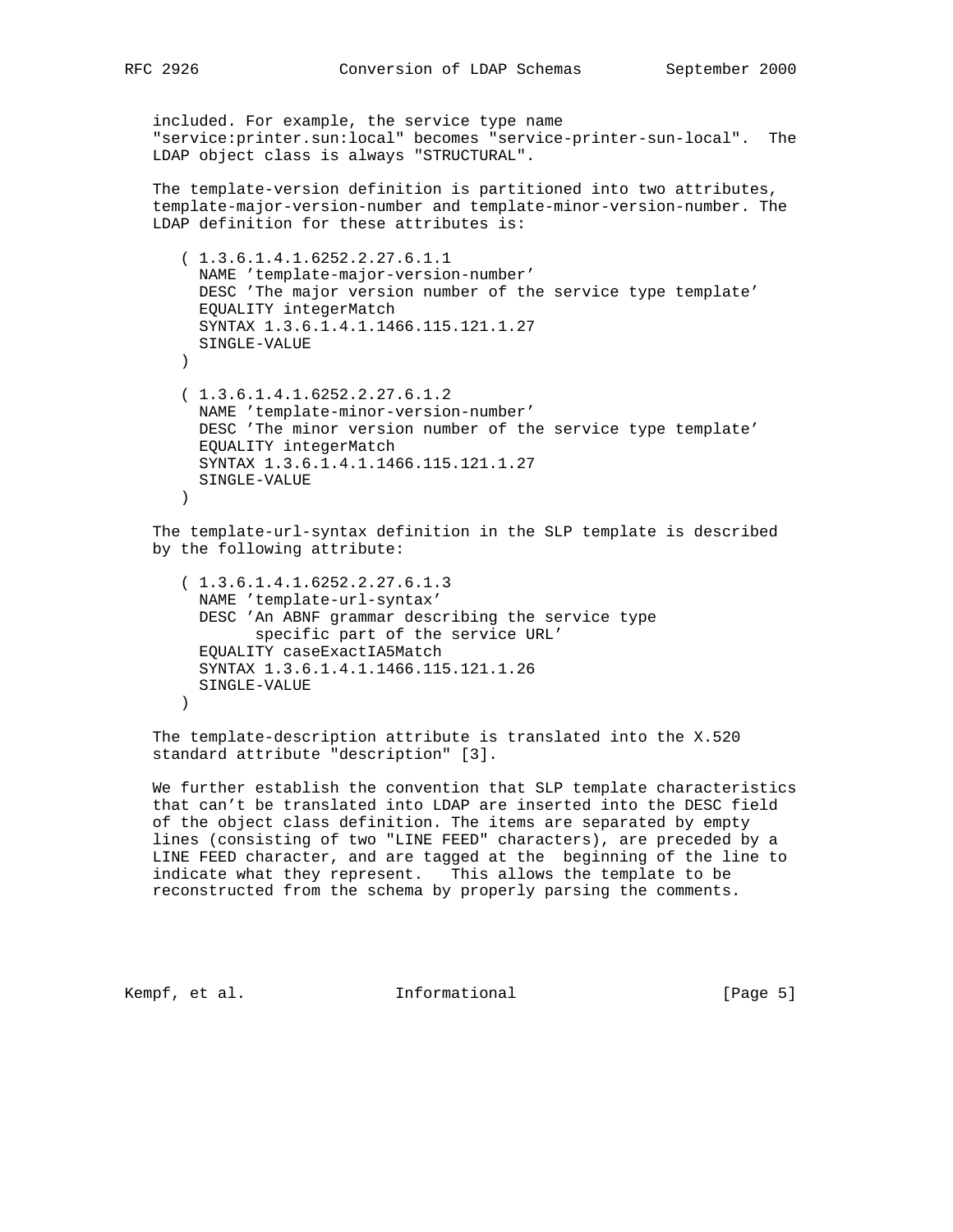The bulk of an SLP template consists of attribute definitions. There are four items in an SLP template attribute definition that need to be mapped into LDAP:

 Attribute Name - Since SLPv2 attribute names are defined to be compatible with LDAPv3, SLP attributes map directly into LDAP attributes with no change. Similarly, LDAP attributes map directly to SLP attributes.

 Attribute Type - The SLP attribute type is mapped into the LDAP attribute type.

 Attribute Flags - The SLP attribute flags are mapped into characteristics of the LDAP attribute definition, or into the DESC field if no equivalent LDAP attribute definition characteristic occurs.

 Default and Allowed Values - These must be handled by the client or a DA enabled to handle templates, as in SLP. For reference, however, they should be included in the DESC field of the LDAP attribute definition.

 Descriptive Text - The SLP template descriptive text should be mapped into the DESC field.

 We discuss mapping of types, flags, default and allowed values, and descriptive text in the subsections below.

 OIDs for SLP template conversion schema elements are standardized under the enterprise number of SrvLoc.Org (6252) [18].

 For purposes of representing an SLP entry, we also define two standardized LDAP syntaxes and attributes with standardized OIDs.

 ( 1.3.6.1.4.1.6252.2.27.6.2.2 DESC 'SLP Service Type'  $)$ 

 Defines the syntax for the service type name. The syntax is defined in the BNF for the service URL in RFC 2609 Section 2.1 [1].

```
 ( 1.3.6.1.4.1.6252.2.27.6.2.3
  DESC 'SLP Scope'
 )
```
 Defines the syntax for the scope name. The syntax is defined in the BNF for scope names in RFC 2608 Section 6.4.1 [5].

Kempf, et al. 1nformational 1999 [Page 6]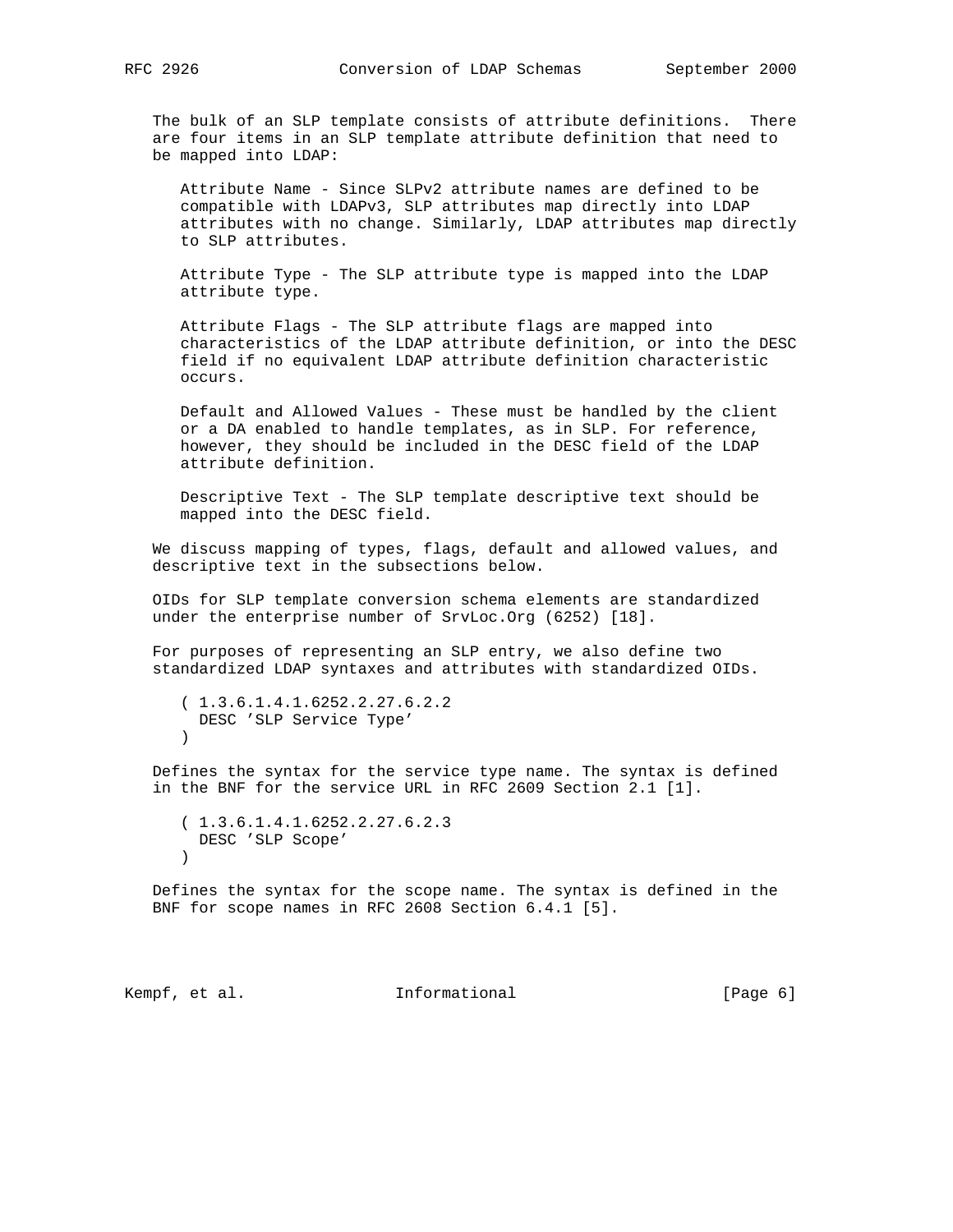```
 ( 1.3.6.1.4.1.6252.2.27.6.1.4
  NAME 'service-advert-service-type'
  DESC 'The service type of the service advertisement, including
         the "service:" prefix.'
  EQUALITY caseExactIA5Match
  SYNTAX 1.3.6.1.4.1.6252.2.27.6.2.2
  SINGLE-VALUE
\left( \right)
```
Defines an attribute for the service type name.

 ( 1.3.6.1.4.1.6252.2.27.6.1.5 NAME 'service-advert-scopes' DESC 'A list of scopes for a service advertisement.' EQUALITY caseExactIA5Match SYNTAX 1.3.6.1.4.1.6252.2.27.6.2.3 )

Defines a multivalued attribute for the scopes.

 Searches for abstract types can be made with an LDAP query that wildcards the concrete type. For example, a search for all service advertisements of the printer abstract type can be made with the following query:

```
 (service-advert-service-type=service:printer:*)
```
 SLP specifies that service URLs and attribute lists can be accompanied by a structured authenticator consisting of a digital signature and information necessary to verify the signature. A syntax and two standardized SLP attributes are defined for this purpose:

( 1.3.6.1.4.1.6252.2.27.6.2.3 DESC 'SLP Authenticator')

 The syntax of an SLP authenticator is the bytes of the authenticator in network byte order, see RFC 2608, Section 9.2 [5].

```
 ( 1.3.6.1.4.1.6252.2.27.6.1.6
  NAME 'service-advert-url-authenticator'
  DESC 'The authenticator for the URL, null if none.'
  SYNTAX 1.3.6.1.4.1.6252.2.27.6.2.3
  SINGLE-VALUE
\left( \right)
```
 This attribute contains the SLP URL authenticator, as defined in RFC 2608, Section 9.2 [5].

Kempf, et al.  $I_n$  Informational  $[Page 7]$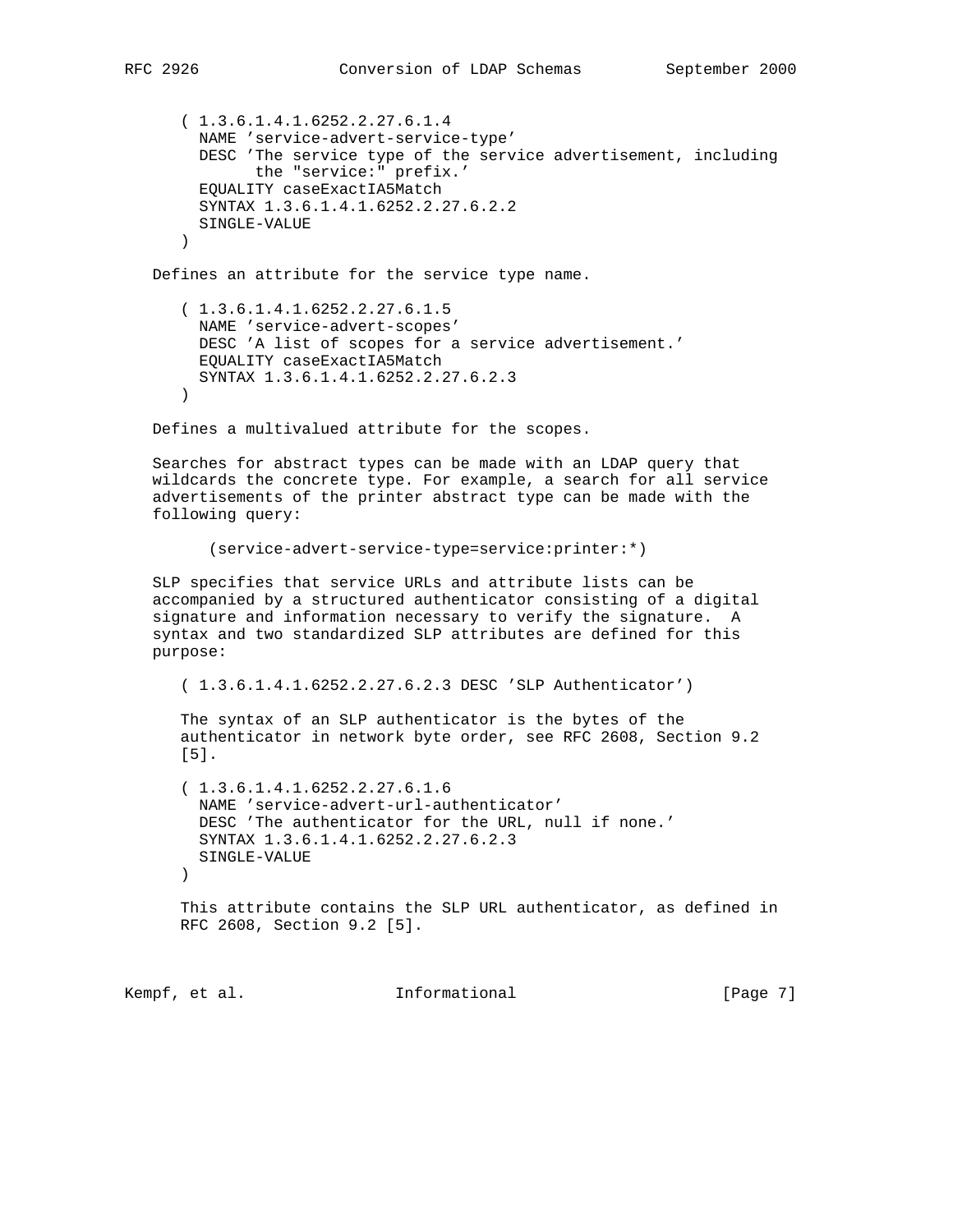( 1.3.6.1.4.1.6252.2.27.6.1.7 NAME 'service-advert-attribute-authenticator' DESC 'The authenticator for the attribute list, null if none.' SYNTAX 1.3.6.1.4.1.6252.2.27.6.2.3 SINGLE\_VALUE  $\left( \right)$ 

 This attribute contains the SLP attribute authenticator, as defined in RFC 2608, Section 9.2 [5].

## 2.1 Mapping from SLP Attribute Types to LDAP Attribute Types

We define the mapping from SLP attribute types to LDAP as follows:

| SLP Type          | ASN.1 Type                 | LDAP Type                   |
|-------------------|----------------------------|-----------------------------|
| Integer<br>String | INTEGER<br>DirectoryString | INTEGER<br>Directory String |
| Boolean           | <b>BOOLEAN</b>             | Boolean                     |
| Opaque            | OCTET STRING               | Octet String                |
| Keyword           | (N/A)                      | IA5 String                  |

The following subsections discuss further details of the mapping.

#### 2.1.1 Integer

 SLP integers compare as integers when performing a query. LDAP integers behave similarly. Consequently, the mapping from the SLP integer type to LDAP is INTEGER, with the integerMatch matching rule.

2.1.2 String

 SLP strings are encoded as described in the SLP protocol specification [5]. All value strings are considered case insensitive for matching operations. SLP strings are not null terminated and are encoded in UTF-8.

 SLP strings are mapped to the LDAP Directory String type. The Directory String type exactly matches the SLP string type, i.e. it is a non-null terminated UTF-8 string. The caseIgnoreMatch equality rule, caseIgnoreOrderingMatch ordering rule, and caseIgnoreSubstringsMatch substring rule are used for comparing string attribute values.

Kempf, et al. 10 Informational 10 [Page 8]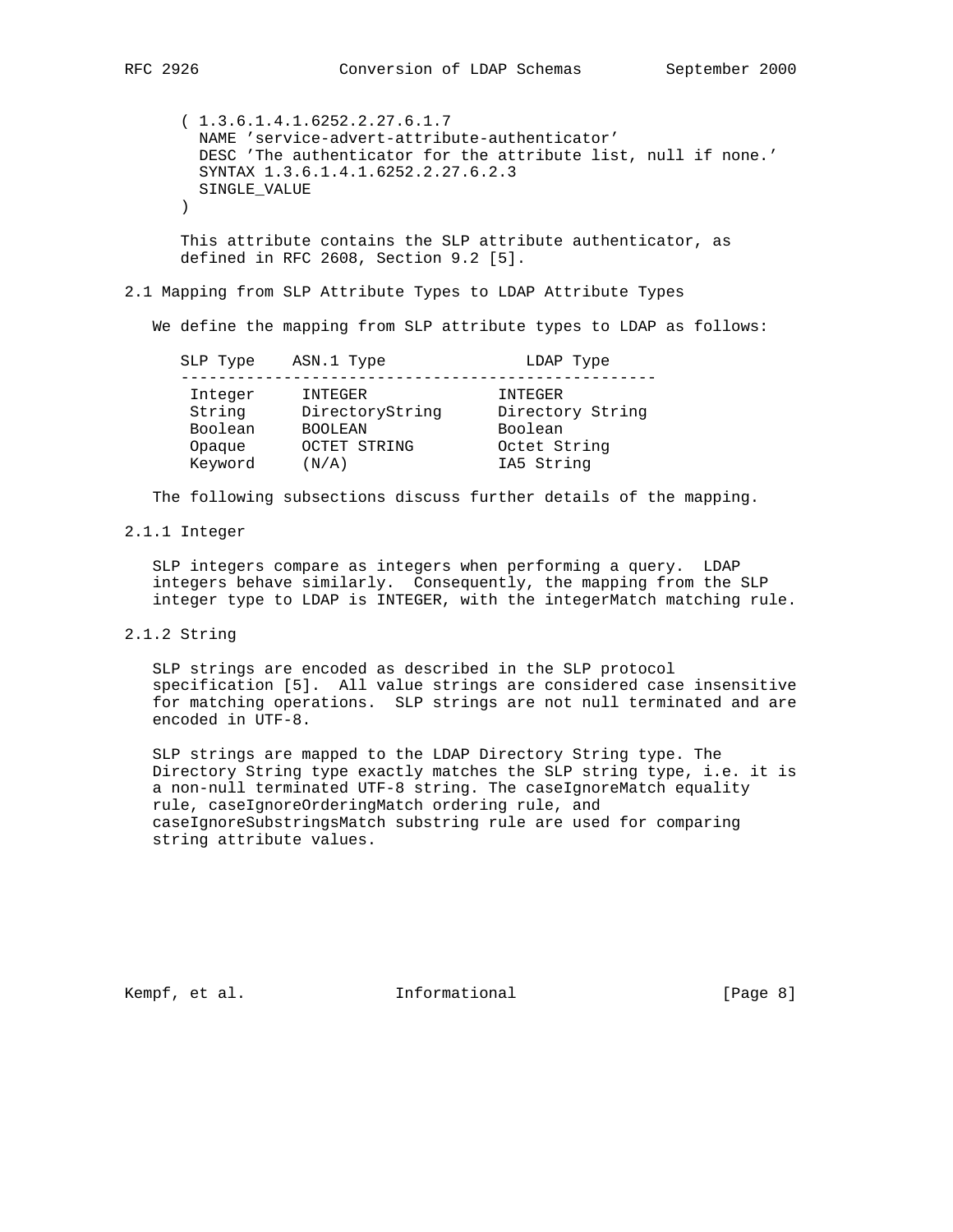#### 2.1.3 Boolean

 Boolean attributes may have one of two possible values. In SLP, these values are represented as strings, TRUE and FALSE. In SLP's string encoding of a boolean value, case does not matter.

 The SLP Boolean type maps directly into an LDAP BOOLEAN. The caseIgnoreMatch rule is used for equality matching.

## 2.1.4 Opaque

 SLP attribute values of type Opaque are represented as OCTET STRING in LDAP, and the octetStringMatch matching rule is used to compare them.

## 2.2 Keyword Attributes

 SLP service type templates allow the definition of keyword attributes. Keyword attributes are attributes whose only characteristic is their presence. Keyword attributes have no flag information, nor any default or allowed values (since, by definition, they have no values).

 ASN.1 has no concept of keyword attributes. Keyword attributes are translated into a "May" clause in the ASN.1 class definition for the service type. If the keyword attribute is present, then its value is of no consequence, but for consistency we make it simply the NUL character, "\00".

#### 2.3 Template Flags

 SLP template flags can be handled as described in the following subsections.

# 2.3.1 Multi-valued

 Multi-valued attributes are defined in an SLP template using the one value. All values for a given attribute must be of the same type.

 LDAP attribute definitions require that a single valued attribute include the SINGLE-VALUE tag if the attribute is single valued. Otherwise, the attribute is assumed to be multivalued by default.

Kempf, et al. 10 Informational 10 [Page 9]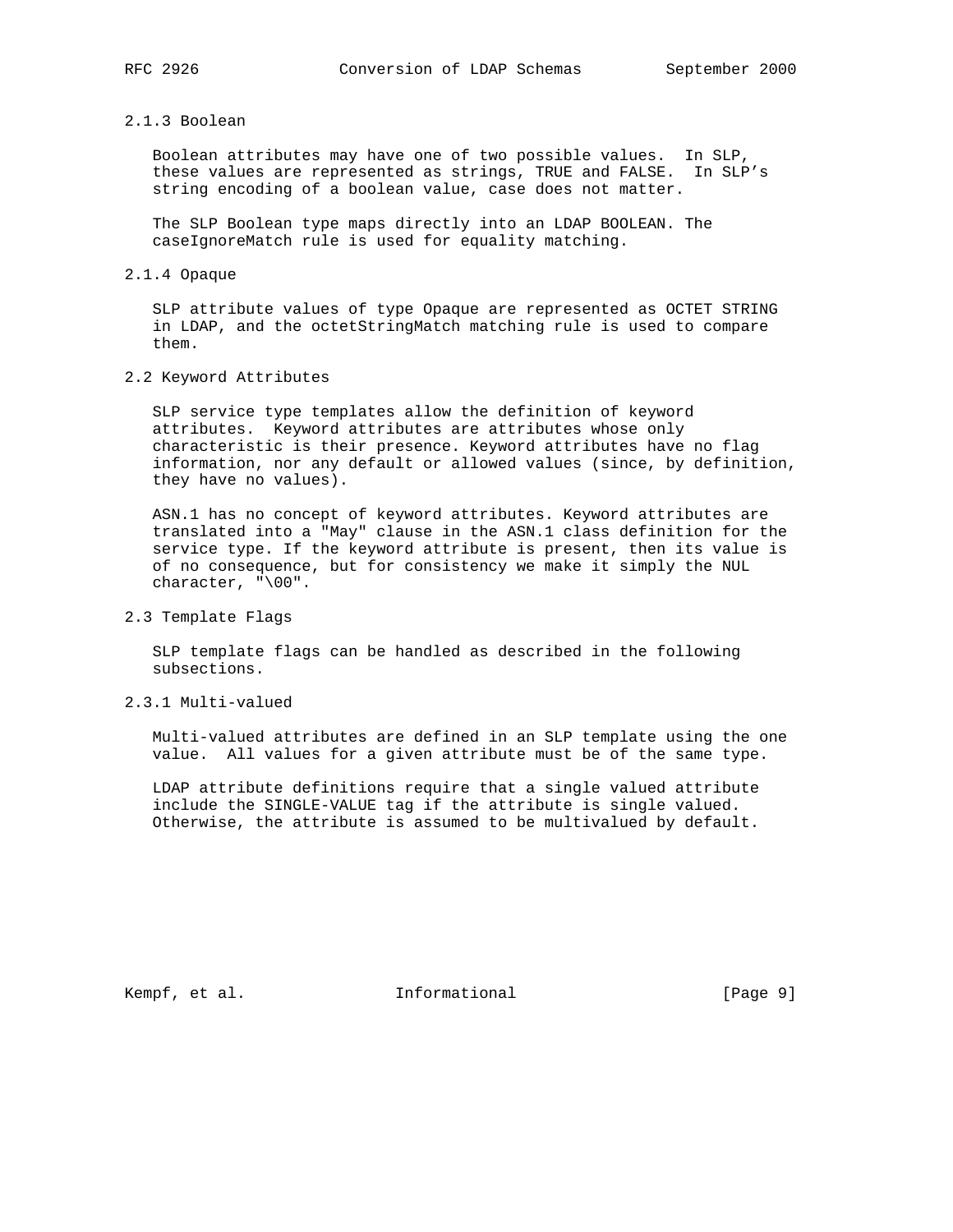## 2.3.2 Optional

 SLP uses the 'O' flag to indicate an attribute may or may not be present. These optional attributes are defined using the "May" clause in the ASN.1 definition class definition for the service type. All other attributes must be defined as a "Must".

# 2.3.3 Literal

 ASN.1 does not have a mechanism to indicate that the values of an attribute may not be translated from one language to another, since ASN.1 schema are not typically translated. This flag is dropped when translating a template, but presence of the flag should be noted in the DESC field. It should be placed on a separate line and tagged with "Literal:" so the template can be reconstructed from the schema.

# 2.3.4 Explicit Matching

 The SLP template syntax uses a flag of 'X' to indicate that an attribute must be present in order for the query to be properly satisfied. There is no provision for requiring that particular attributes be in a query. Consequently, this flag is dropped when translating a template, but presence of the flag should be noted in the DESC field. It should be placed on a separate line and tagged with "Explicit:" so the template can be reconstructed from the schema.

#### 2.4 Default and Allowed Value Lists

 The SLP template grammar provides the capability to define default and allowed values for an attribute. The SLP protocol does not enforce these restrictions on registered attributes, however. The default and allowed values may be used by client side applications, or alternatively it may also be used by DAs to initialize registrations having no attributes and to limit attribute values to the template allowed values.

 LDAP servers also do not support default and allowed values on attributes. Therefore, enforcement of default and allowed values in SLP templates is left up to the clients or a DA, if the DA is backending into LDAP. The default and allowed values should be included in the DESC field. The comments should be placed on separate lines and labeled with the "Default:" and "Allowed:" tags to allow reconstruction of the template.

Kempf, et al. 10 1nformational 10 [Page 10]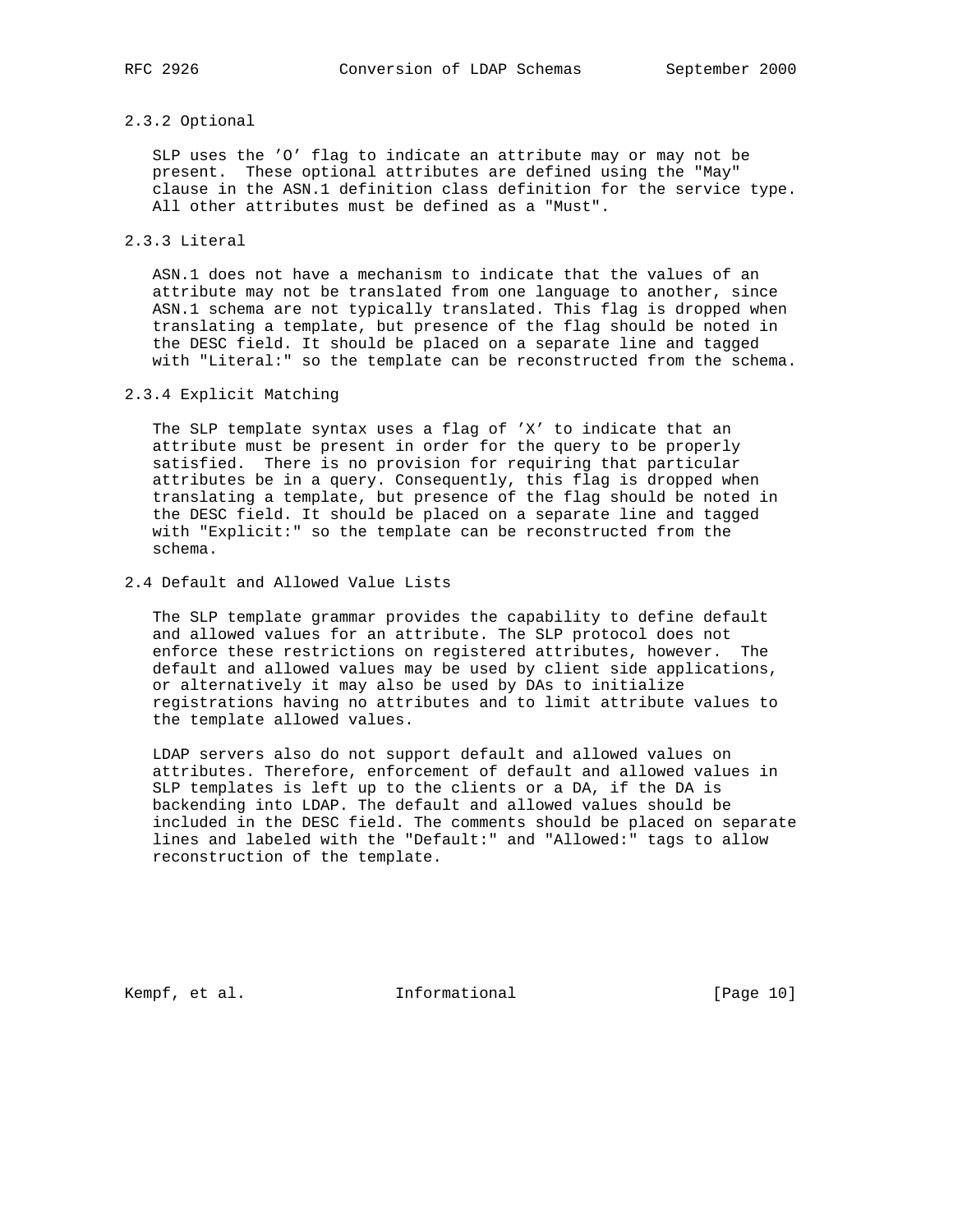#### 2.5 Descriptive Text

 The descriptive text associated with an attribute definition should be included in the DESC field. It should start on a separate line and begin with the "Description:" tag.

2.6 Generating LDAP Attribute OIDs

 LDAP attributes require an OID. In general, there is no a priori way that an algorithm can be defined for generating OIDs, because it will depend on the conventions used by the organization developing the template. In some cases, an organization's procedure for generating OIDs may be regular enough that a template developer can algorithmically generate OIDs off of an assigned root. Whatever means is used, the template developer should assure that unique OIDs are assigned to each SLP attribute that is translated into an LDAP attribute.

#### 2.7 Example

 The template included below is a hypothetical abstract printer service template, similar to that described in [10].

template-type = printer

template-version = 0.0

 template-description = The printer service template describes the attributes supported by network printing devices. Devices may be either directly connected to a network, or connected to a printer spooler that understands the a network queuing protocol such as IPP, lpr or the Salutation Architecture.

 template-url-syntax = ;The URL syntax is specific to the printing protocol being ;employed

 description = STRING # This attribute is a free form string that can contain any # site-specific descriptive information about this printer.

 printer-security-mechanisms-supported = STRING L M none # This attribute indicates the security mechanisms supported tls, ssl, http-basic, http-digest, none

Kempf, et al. **Informational** [Page 11]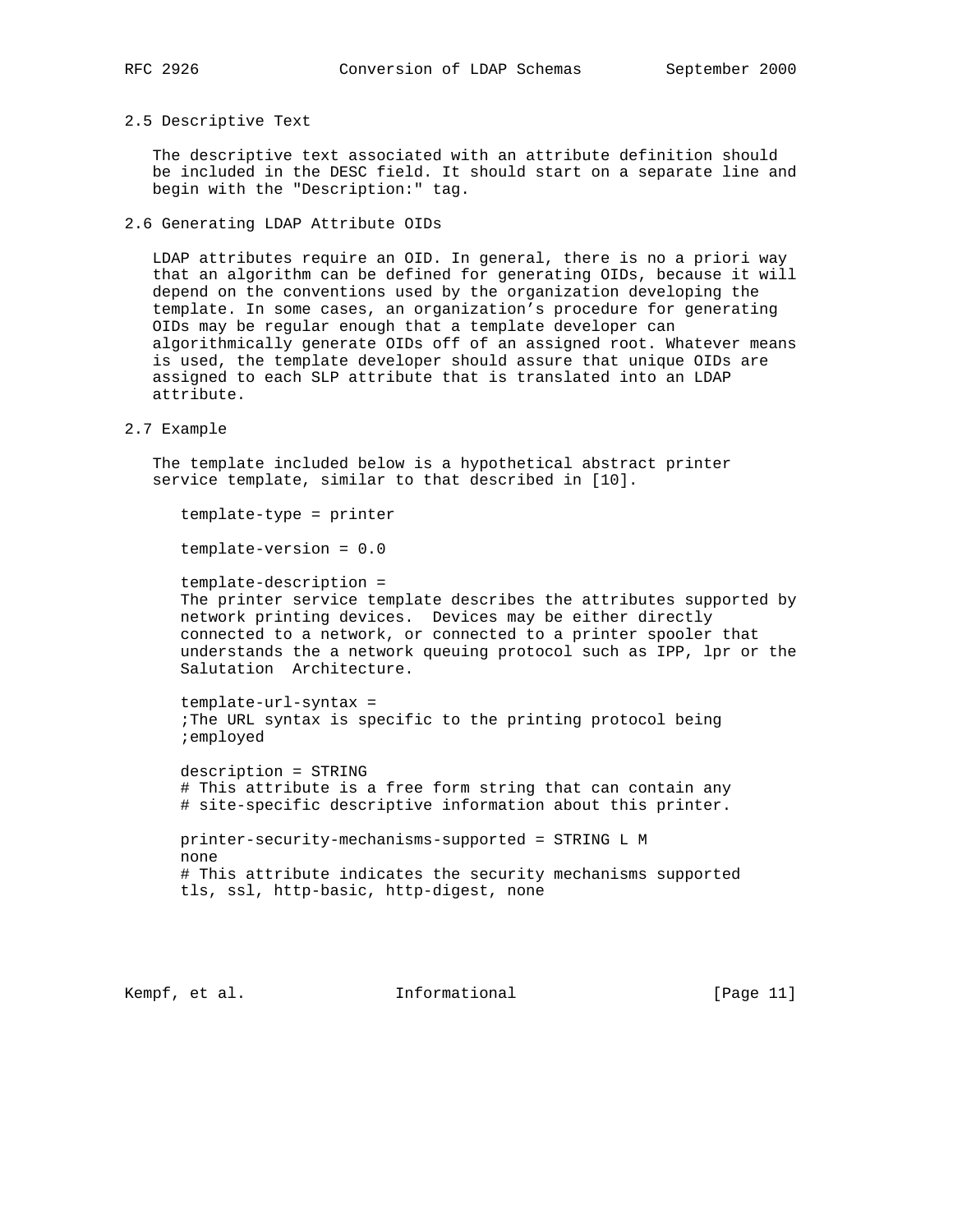printer-operator = STRING O L M # A person, or persons responsible for maintaining a # printer on a day-to-day basis, including such tasks # as filling empty media trays, emptying full output # trays, replacing toner cartridges, clearing simple # paper jams, etc. printer-location-address = STRING O # Physical/Postal address for this device. Useful for # nailing down a group of printers in a very large corporate # network. For example: 960 Main Street, San Jose, CA 95130 printer-priority-queue = BOOLEAN O FALSE # TRUE indicates this printer or print queue is a priority # queuing device. printer-number-up = INTEGER O 1 # This job attribute specifies the number of source # page-images to impose upon a single side of an instance # of a selected medium. 1, 2, 4 printer-paper-output = STRING M L O standard # This attribute describes the mode in which pages output # are arranged. standard, noncollated sort, collated sort, stack, unknown We assume that the concrete type "service:printer:lpr" for printers that speak the LPR protocol [4] has the following template definition: template-type = printer:lpr template-version = 0.0 template-description = The printer:lpr service template describes the attributes supported by network printing devices that speak the LPR protocol. No new attributes are included. template-url-syntax = queue queue = ;The queue name, see RFC 1179.

Kempf, et al. **Informational** [Page 12]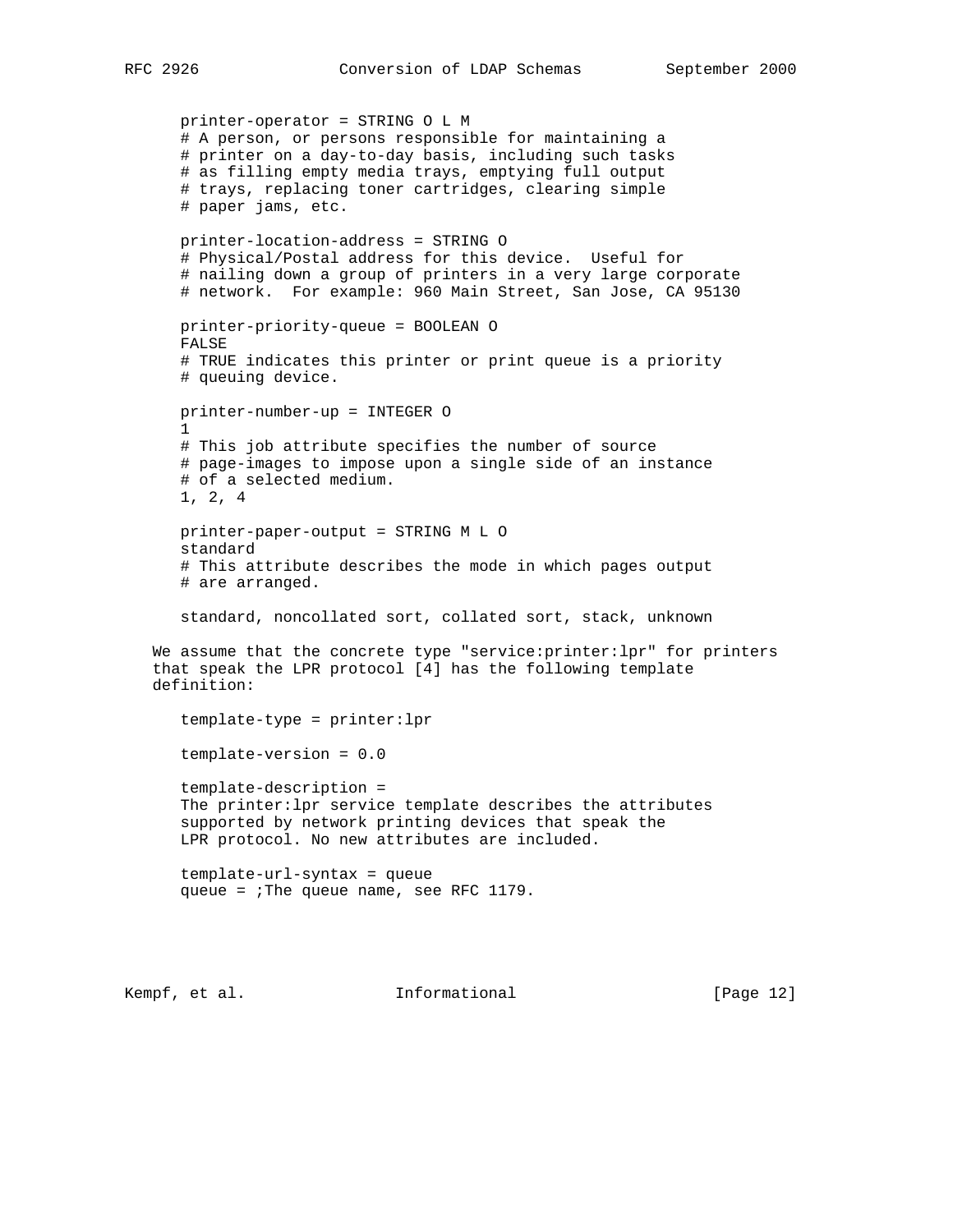RFC 2926 Conversion of LDAP Schemas September 2000

```
 The LDAP class definition for the "service:printer:lpr" concrete
 service type is translated as follows:
 ( ---place the assigned OID here---
  NAME 'service-printer-lpr'
  DESC 'Description: The printer:lpr service template
               describes the attributes supported by network printing
               devices that speak the LPR protocol. No new attributes
               are included.
          URL Syntax: queue
               queue = ;The queue name, see RFC 1179.'
   SUP slpService
  MUST ( description $ security-mechanisms-supported $
   labeledURI)
  MAY ( operator $ location-address $ priority-queue $
          number-up $ paper-output)
 )
 The attribute definitions are translated as follows:
 ( ---place the assigned OID here---
  NAME 'printer-security-mechanisms-supported'
  DESC 'Description: This attribute indicates the security mechanisms
         supported.
         Default: value
         Allowed: tls, ssl, http-basic, http-digest, none
         Literal:'
  EQUALITY caseIgnoreMatch
  ORDERING caseIgnoreOrderingMatch
  SUBSTR caseIgnoreSubstringsMatch
  SYNTAX 1.3.6.1.4.1.1466.115.121.1.15
 )
 ( ---place the assigned OID here---
  NAME 'printer-operator'
  DESC 'Description: A person, or persons responsible for
         maintaining a printer on a day-to-day basis, including
         such tasks as filling empty media trays, emptying full
         output trays, replacing toner cartridges, clearing simple
         paper jams, etc.
```
Kempf, et al. 10 Informational 11 [Page 13]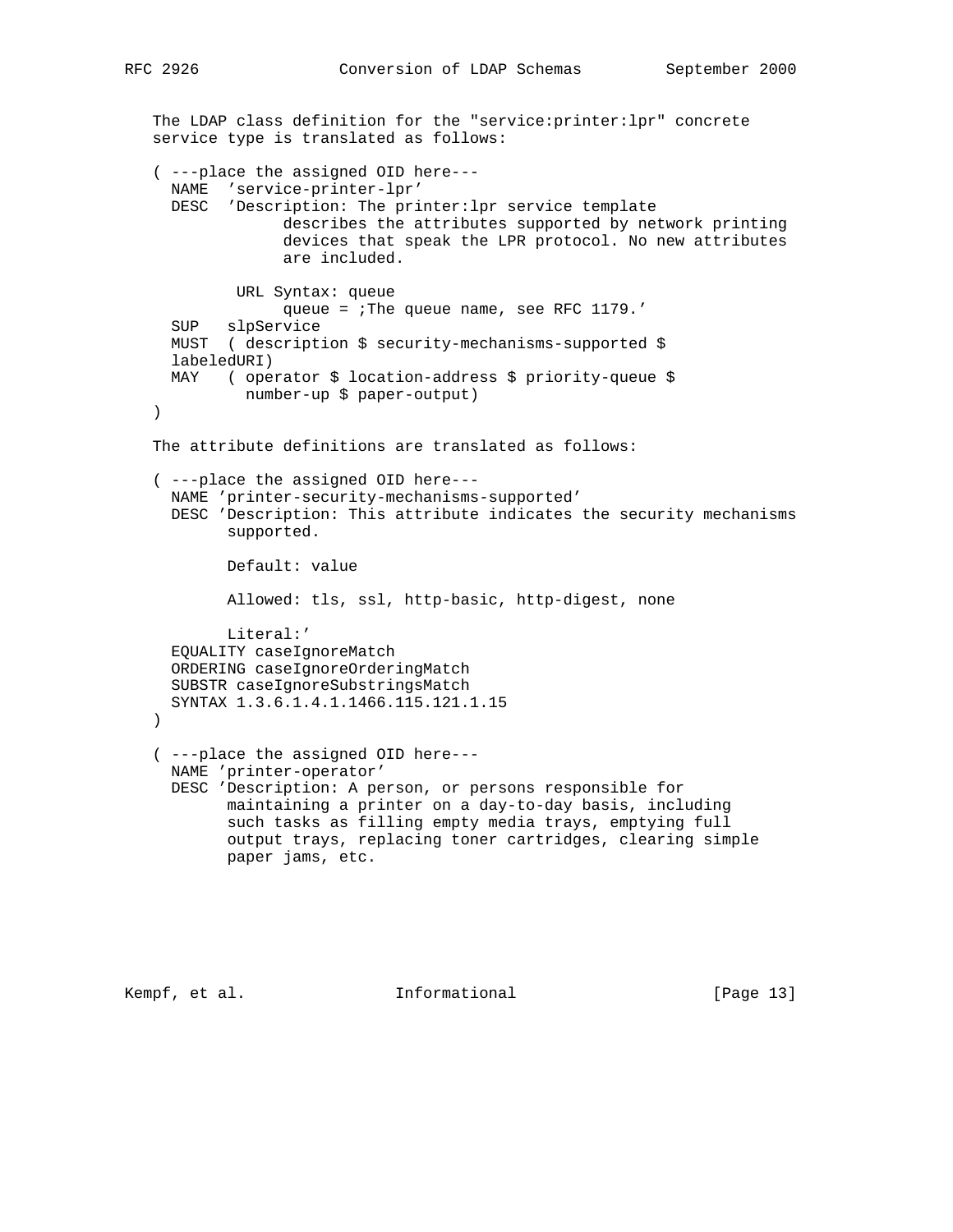```
 Literal:'
  EQUALITY caseIgnoreMatch
  ORDERING caseIgnoreOrderingMatch
  SUBSTR caseIgnoreSubstringsMatch
  SYNTAX 1.3.6.1.4.1.1466.115.121.1.15
 )
 ( --place the assigned OID here---
  NAME 'printer-location-address'
  DESC 'Description Physical/Postal address for this device.
         Useful for nailing down a group of printers in a very
         large corporate network. For example: 960 Main Street,
         San Jose, CA 95130.'
  EQUALITY caseIgnoreMatch
  ORDERING caseIgnoreOrderingMatch
  SUBSTR caseIgnoreSubstringsMatch
  SYNTAX 1.3.6.1.4.1.1466.115.121.1.15
  SINGLE-VALUE
\lambda ( ---place the assigned OID here---
  NAME 'printer-priority-queue'
  DESC 'Description: TRUE indicates this printer or print
       queue is a priority queuing device.'
  EQUALITY booleanMatch
  SYNTAX 1.3.6.1.4.1.1466.115.121.1.7
  SINGLE-VALUE
 )
 ( ---place the assigned OID here---
  NAME 'printer-number-up'
  DESC 'Description: This job attribute specifies the number
         of source page-images to impose upon a single side of
         an instance of a selected medium. This attribute is
         INTEGER.
         Default: 1
         Allowed: 1, 2, 3, 4'
  EQUALITY integerMatch
  SYNTAX 1.3.6.1.4.1.1466.115.121.1.27
  SINGLE-VALUE
 )
```
Kempf, et al. 10. Informational 1. [Page 14]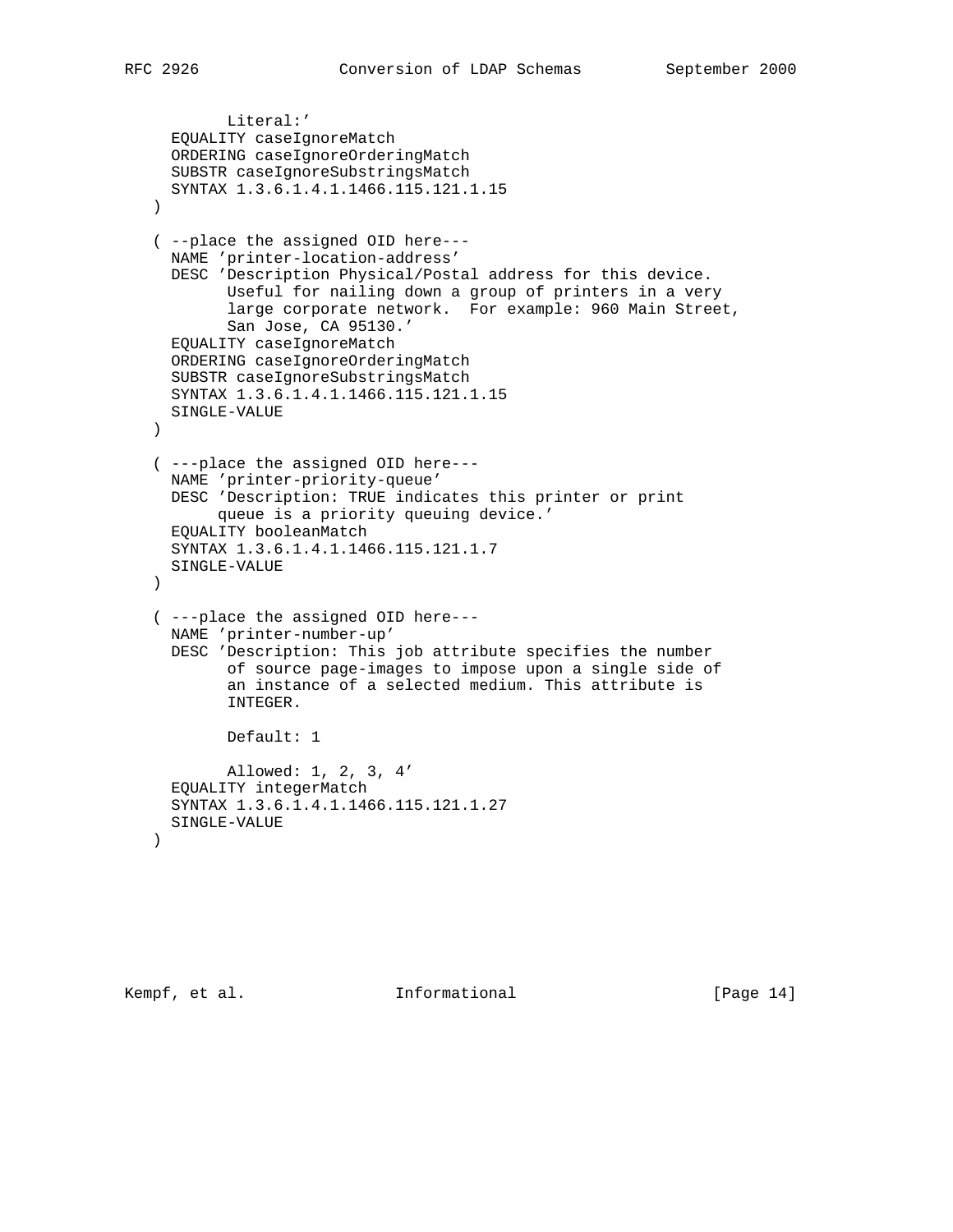```
 ( ---place the assigned OID here---
     NAME 'printer-paper-output'
     DESC 'Description: This attribute describes the mode in
            which pages output are arranged. Default value is
            standard.
            Default: standard
            Allowed: standard, noncollated sort, collated sort,
             stack, unknown.
            Literal:'
     EQUALITY caseIgnoreMatch
     ORDERING caseIgnoreOrderingMatch
      SUBSTR caseIgnoreSubstringsMatch
     SYNTAX 1.3.6.1.4.1.1466.115.121.1.15
\qquad \qquad
```
3.0 Attribute Name Conflicts

 LDAP has a flat name space, and attribute names and OIDs must be unique in a directory server. In order to avoid name conflicts in the translation of SLP templates to LDAP schemas, template developers may want to consider prepending the name of the service type to the attribute. Postprocessing attribute names to make them unique when translated is not possible, because it would require the DA to rewrite queries before submitting them to the directory server. In addition, developers should use standard LDAP attributes when such attributes are available.

 In the above example template, the abstract type name "printer" is prepended to attributes to avoid conflicts. The standard "description" attribute defined by X.520 [3] is used to translate the template description attribute.

4.0 Mapping from Schema to Templates

 The reverse mapping from LDAP schema to SLP service type templates requires dealing with both LDAP and ASN.1 data types. RFC 2252 defines 33 attribute syntaxes that should be supported by LDAP directory servers. These syntaxes are defined using BNF for strings or using ASN.1 for binary valued attributes defined by X.520.

 Mapping of the LDAP data types into SLP template types is fairly straightforward, but mapping arbitrary ASN.1 data types is somewhat more complicated and requires encoding the ASN.1 data type into a string. To a certain extent, this masks the ASN.1 data type because it becomes impossible to distinguish between a native string having

Kempf, et al. **Informational** [Page 15]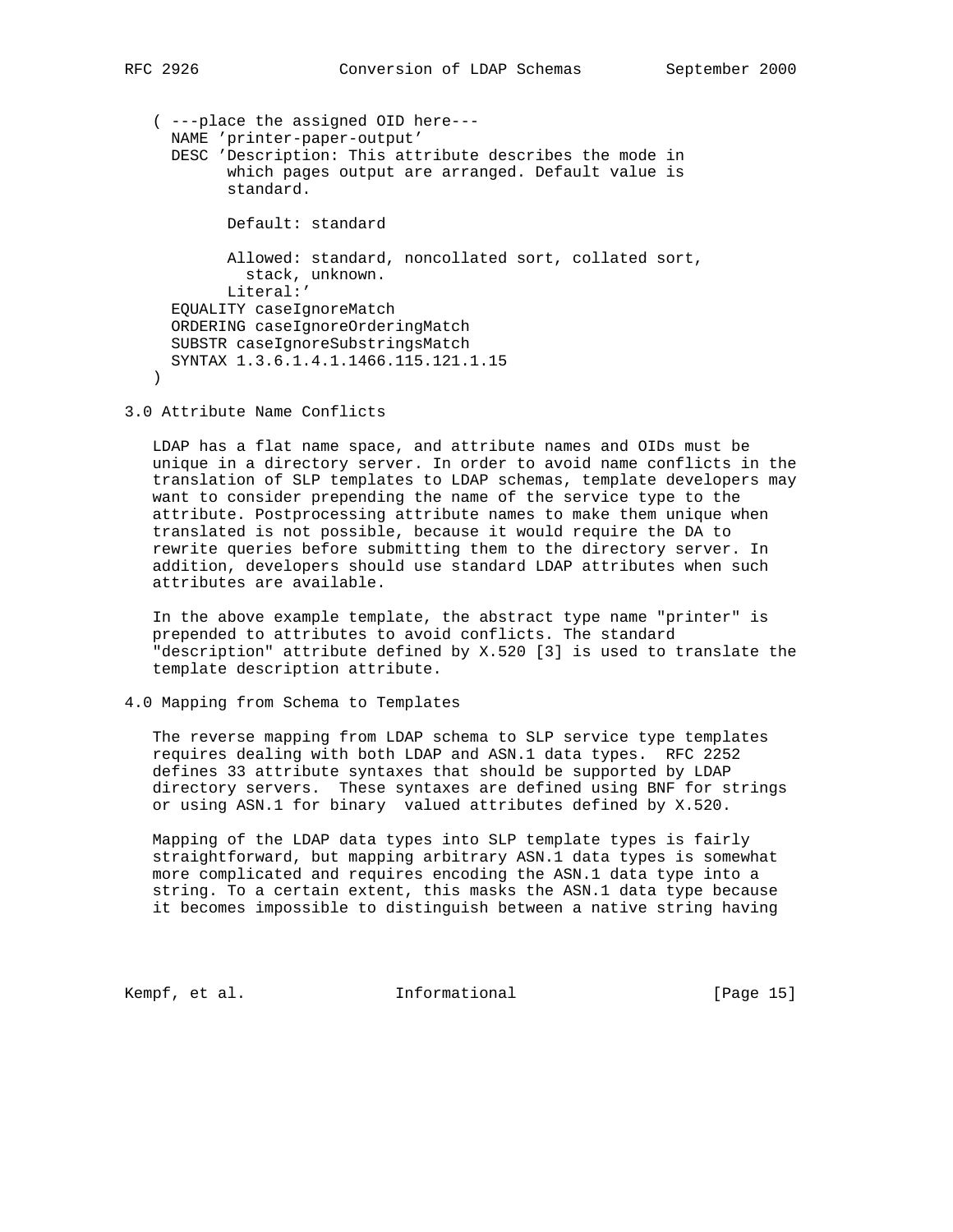content equivalent to an encoded ASN.1 string. However, inclusion of the ASN.1 data type in the comment provides additional information should a reverse transformation from SLP to ASN.1 be required.

 The following subsections deal with both LDAP and ASN.1 attribute data type mappings.

#### 4.1 Mapping LDAP Attribute Syntaxes to SLP Attribute Types

 The following table contains the mappings for LDAP syntaxes to SLP data types:

| LDAP Type                       | SLP Type     |
|---------------------------------|--------------|
| ACI Item                        | NA           |
| Access Point                    | NA           |
| Attribute Type Description      | ΝA           |
| Audio                           | Opaque       |
| Binary                          | ASN.1 escape |
| Bit String                      | String       |
| Boolean                         | Boolean      |
| Certificate                     | Opaque       |
| Certificate List                | Opaque       |
| Certificate Pair                | Opaque       |
| Country String                  | String       |
| DN                              | String       |
| Data Quality Syntax             | NA           |
| Delivery Method                 | NA           |
| Directory String                | String       |
| DIT Content Rule Description    | ΝA           |
| DIT Structure Rule Description  | NA           |
| DL Submit Permission            | NA           |
| DSA Quality Syntax              | <b>NA</b>    |
| Enhanced Guide                  | <b>NA</b>    |
| Facsimile Telephone Number      | String       |
| Fax                             | Opaque       |
| Generalized Time                | String       |
| Guide                           | NA           |
| IA5 String                      | String       |
| <b>INTEGER</b>                  | Integer      |
| JPEG                            | Opaque       |
| LDAP Syntax Description         | ΝA           |
| LDAP Schema Definition          | ΝA           |
| LDAP Schema Description         | NA           |
| Master and Shadow Access Points | ΝA           |
| Matching Rule Description       | ΝA           |
| Matching Rule Use Description   | ΝA           |
| Mail Preference                 | ΝA           |

Kempf, et al. 10. Informational 1. [Page 16]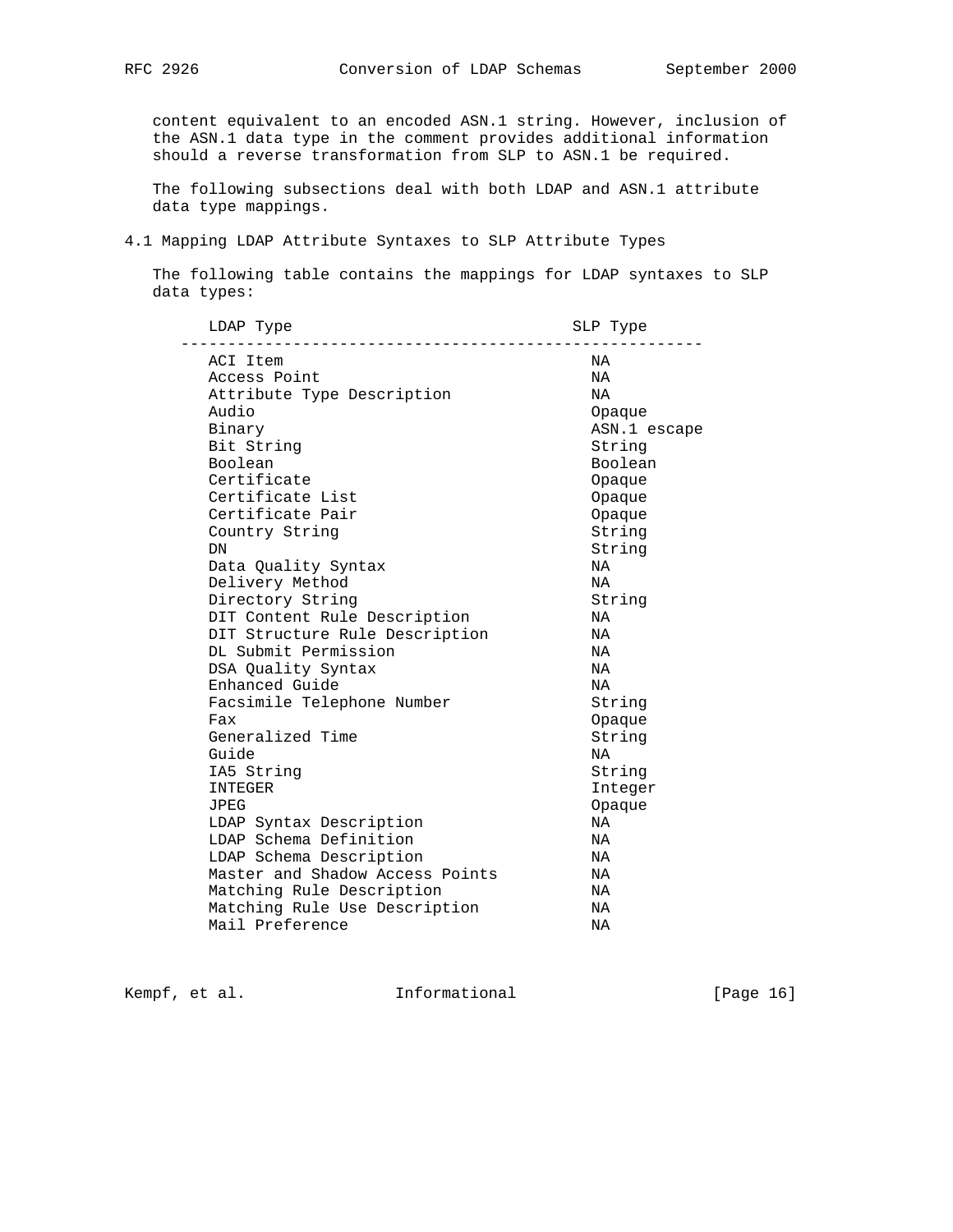| MHS OR Address              | String |
|-----------------------------|--------|
| Modify Rights               | ΝA     |
| Name and Optional UID       | NA     |
| Name Form Description       | NA     |
| Numeric String              | String |
| Object Class Description    | NA     |
| Octet String                | Opaque |
| 0ID                         | String |
| Other Mailbox               | String |
| Postal Address              | String |
| Protocol Information        | ΝA     |
| Presentation Address        | String |
| Printable String            | String |
| Substring Assertion         | NA     |
| Subtree Specification       | NA     |
| Supplier Information        | NA     |
| Supplier or Consumer        | NA     |
| Supplier And Consumer       | NA     |
| Supported Algorithm         | NA     |
| DSE Type                    | NA     |
| Telephone Number            | String |
| Teletex Terminal Identifier | String |
| Telex Number                | String |
| UTC Time                    | String |
|                             |        |

# 4.2 Mapping ASN.1 Types to SLP Types

 ASN.1 employs a much richer set of data types than provided by SLP. The table below show the mapping of selected ASN.1 data type to their nearest SLP equivalent. Because of the complexity and flexibility of ASN.1, a complete list cannot be provided.

As sample of some ASN.1 encodings and their mappings to SLP:

| ASN.1 type        | SLP type |
|-------------------|----------|
|                   |          |
| INTEGER           | Integer  |
| <b>BOOLEAN</b>    | Boolean  |
| <b>ENUMERATED</b> | String   |
| OBJECT IDENTIFIER | String   |
| OCTET STRING      | Opaque   |
| REAL              | String   |
|                   |          |

 Data types that do not map directly to SLP data types should be defined as either a String, or as Opaque. ASN.1 types that may only contain valid characters for Strings, as defined in X.680 [9] should be encoded as strings. ASN.1 types such as GraphicString that change their character set encoding in part way through a value should not

Kempf, et al. 10. Informational 1. [Page 17]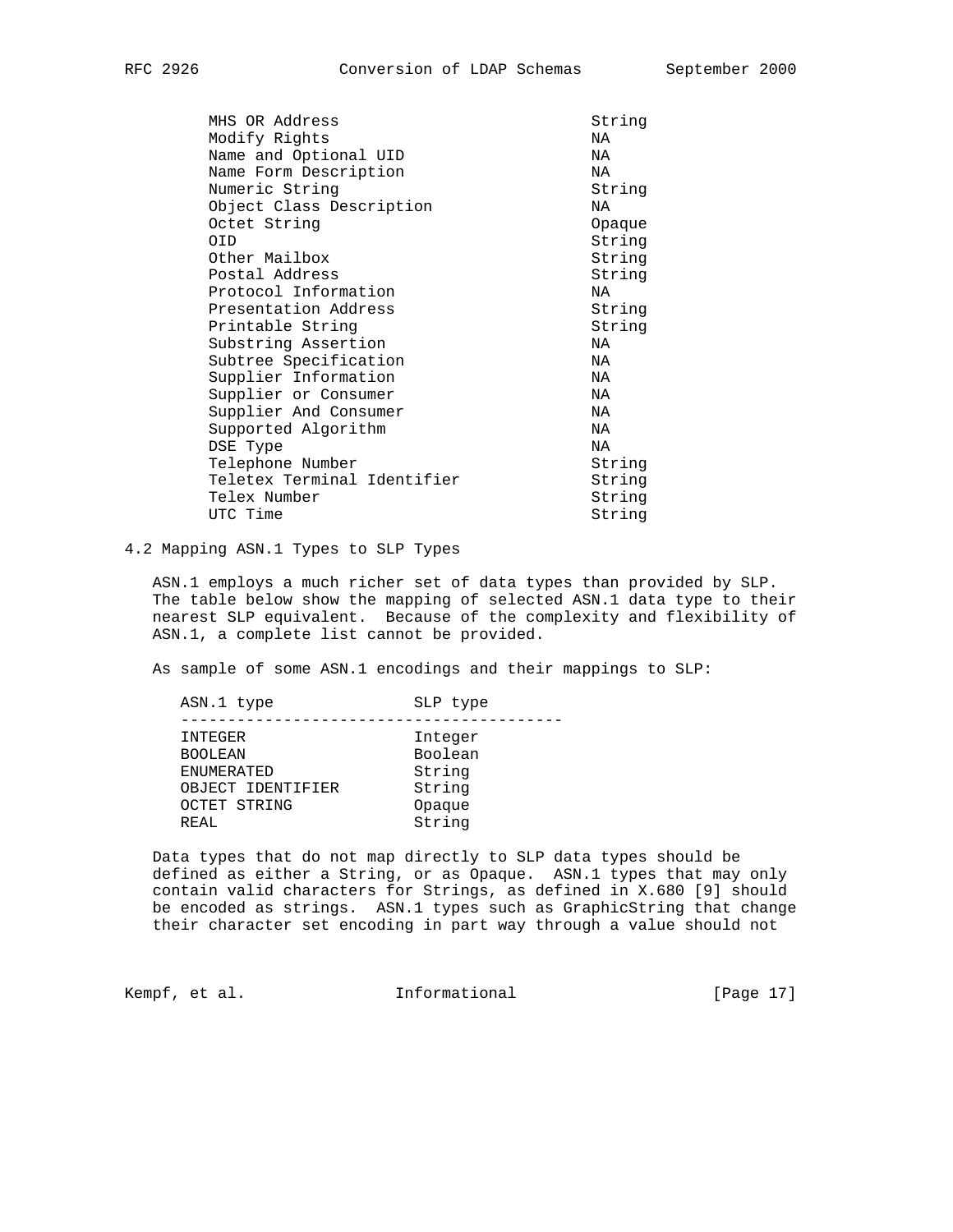be encoded as strings, however, If such types are required, the SLP Opaque type should be used. In either case, the first line of the help text is used to indicate the original ASN.1 data type.

 The following subsections describe how to convert from the ASN.1 BER [9] to the SLP template for the different types in the table above.

#### 4.2.1 Integer

 Both SLP templates and ASN.1 support Integers, so there is a one to one mapping between an SLP Integer attribute and an ASN.1 Integer attribute. Details on the encoding of integers is summarized in the SLP template to ASN.1 section above.

## 4.2.2 Boolean

 Boolean values are supported by both SLP and ASN.1, though on wire encodings differ. X.680 [9] specifies zero and non-zero encoding for booleans, where SLP encodes booleans using the strings TRUE and FALSE. In general, most LDAP servers will use the LDAP Boolean type (which is a string), so again the ASN.1 type should be recorded in the comment or it will be lost.

#### 4.2.3 Enumerated

 SLP templates support the concept of enumerations through the listing of allowed values in the attribute definition. These enumerations are not strictly binding on clients or DAs, but they are similar to the ASN.1 definition of enumerations. BER encodes the ASN.1 enumeration by passing the number of the element's position in the enumeration. This requires both sides to have knowledge of the specific enumeration prior to decoding an enumeration's value. SLP provides no specific support for transmitting enumerations. They are simply String types. Information on the ASN.1 type and ASN.1 encoding of the enumeration values is recorded in the comment.

Example:

 color-supported = STRING M none # ASN.1: Enumeration. # ASN.1 Mapping: none = 0, highlight = 1, three color = 2, # four color = 4, monochromatic = 5 #This attribute specifies whether the Printer supports # color and, if so, what type. none,highlight,three color,four color,monochromatic

Kempf, et al. 10. Informational 1. [Page 18]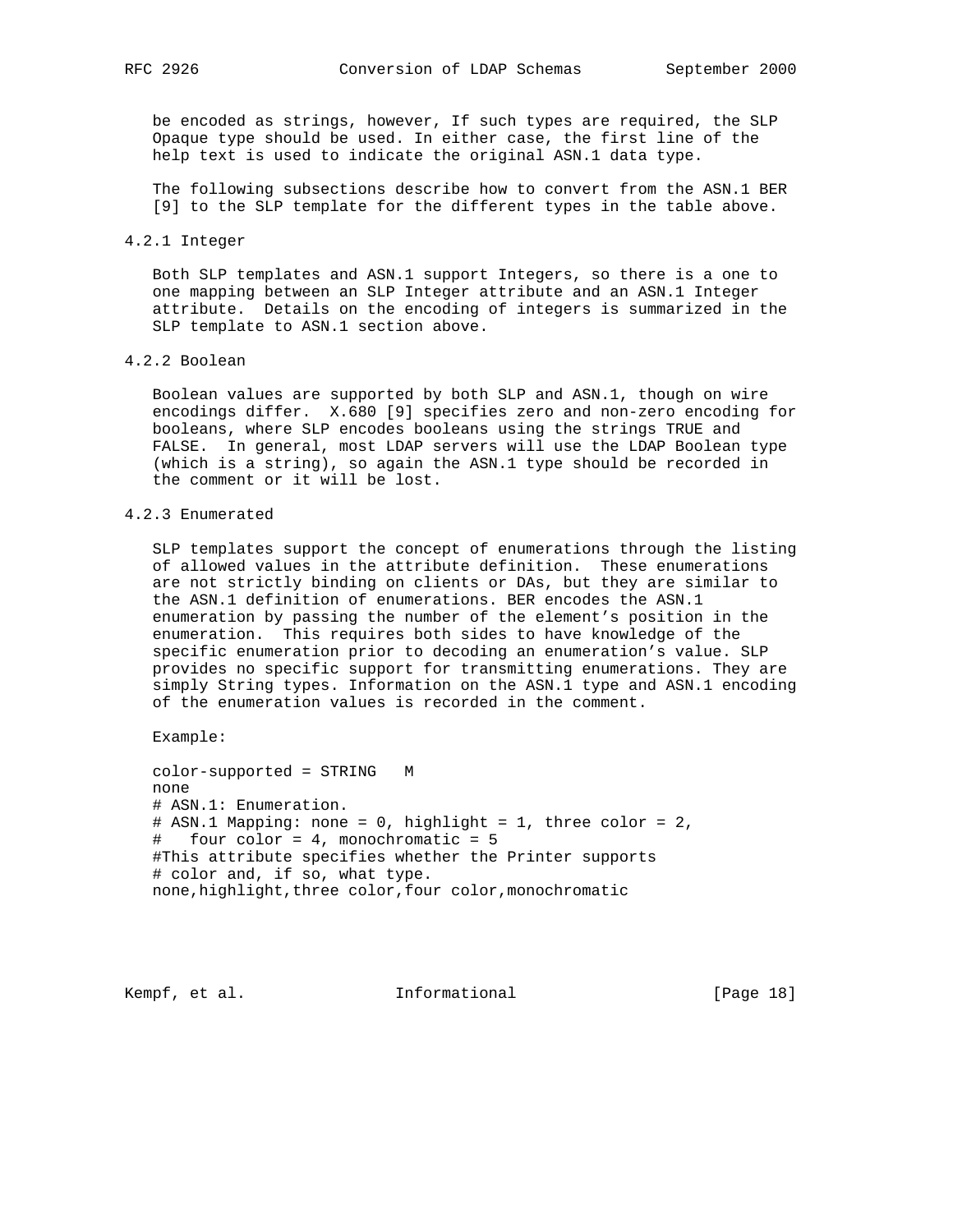#### 4.2.4 Object Identifier

 Object identifiers(OIDs) are commonly used in the ASN.1 world to identify object and attributes. OIDs are a numerical representation of an element's place in the naming hierarchy. Each element at a particular level of a hierarchy has a unique number assigned within that level of the hierarchy. A sample OID would be the naming tree for SNMP MIBs: iso(1) org(3) dod(6) internet(1) mgmt(2) mib(1) would be written as the string "1.3.6.1.2.1".

 Because this representation reduces down to a string of dot separated numbers, this maps easily to the SLP String type. The help text for this element should indicate it is an ASN.1 OID

 identifier = STRING # ASN.1: OID # The object identifier for this SNMP agent.

#### 4.2.5 Octet String

 An ASN.1 octet string should be mapped to an Opaque in an SLP template. An octet string is a sequence of bytes, whereas an Opaque is a a string that encodes a sequence of bytes. Again, the ASN.1 type is lost unless recorded in the comment.

### 4.2.6 Real

 There is no direct mapping between floating point numbers and any SLP data types. Attributes having the ASN.1 type of Real are mapped to SLP type String. Comments are added to the attribute help text indicating the value was originally an ASN.1 real. For example:

 weight = STRING # ASN.1: Real # The objects weight in pounds.

4.3 Example ASN.1 Schema

 The following is an example schema for an exported filesystem. The section presents it as in ASN.1 and the following section shows the SLP template translation. The template translation does not capture the actual attribute format for the Set type, that would be done in the LDAP client software making the translation. Note that even though the class definition does not conform with the previously defined conventions for SLP classes, the schema can still be translated into an SLP template. The syntax used in this example follows

Kempf, et al. 10. Informational [Page 19]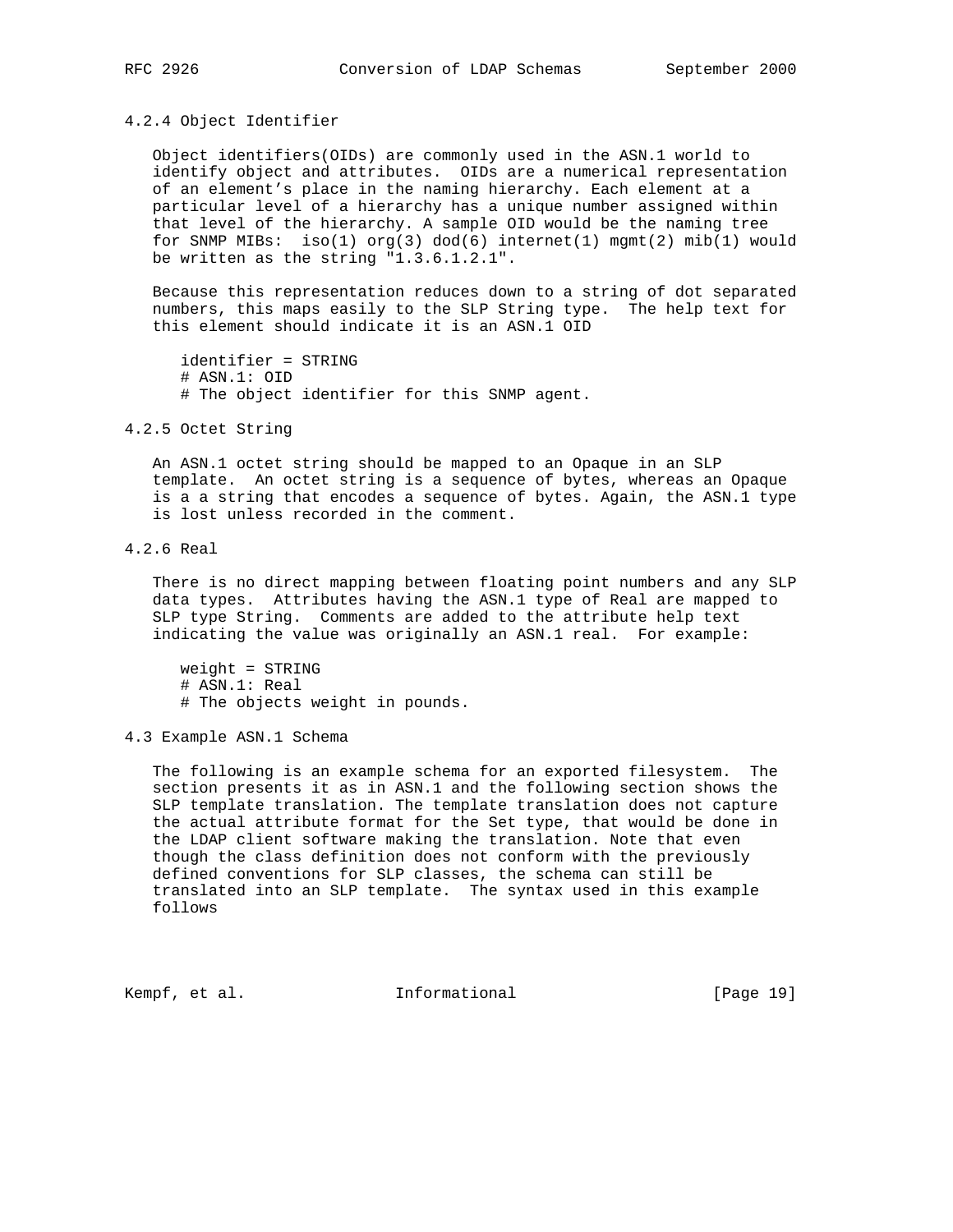```
 -- Abstraction of a fstab entry (a "mount").
        -- These lookups would likely be performed by an
        -- an automounter type application.
        mount OBJECT-CLASS ::= {
               SUBCLASS OF { top }
               MUST CONTAIN { mountHost |
                             mountDirectory |
                            mountType
 }
                MAY CONTAIN { mountOption |
                            mountDumpFrequency |
                            mountPassNo
 }
        ID { & <oid1> }\n} }
        - The mount host.
        mountHost ATTRIBUTE ::= {
                      WITH SYNTAX caseIgnoreString
                      EQUALITY MATCHING RULE caseIgnoreMatch
                      SINGLE VALUE
                     ID \{ \text{cold2>} \} }
        - The file system to mount.
        mountDirectory ATTRIBUTE ::= {
                       WITH SYNTAX caseIgnoreString
                       EQUALITY MATCHING RULE caseIgnoreMatch
                       SINGLE VALUE
                      ID \{\text{cold3>}\} }
        - The type of file system being mounted.
        mountType ATTRIBUTE ::= {
                       WITH SYNTAX INTEGER { ufs(1),
                                         hsfs(2),
                                          nfs(3),
                                         rfs(4) }
                       EQUALITY MATCHING RULE integerMatch
                       SINGLE VALUE
        ID \{ solid4 > \} }
```
Kempf, et al. 1nformational [Page 20]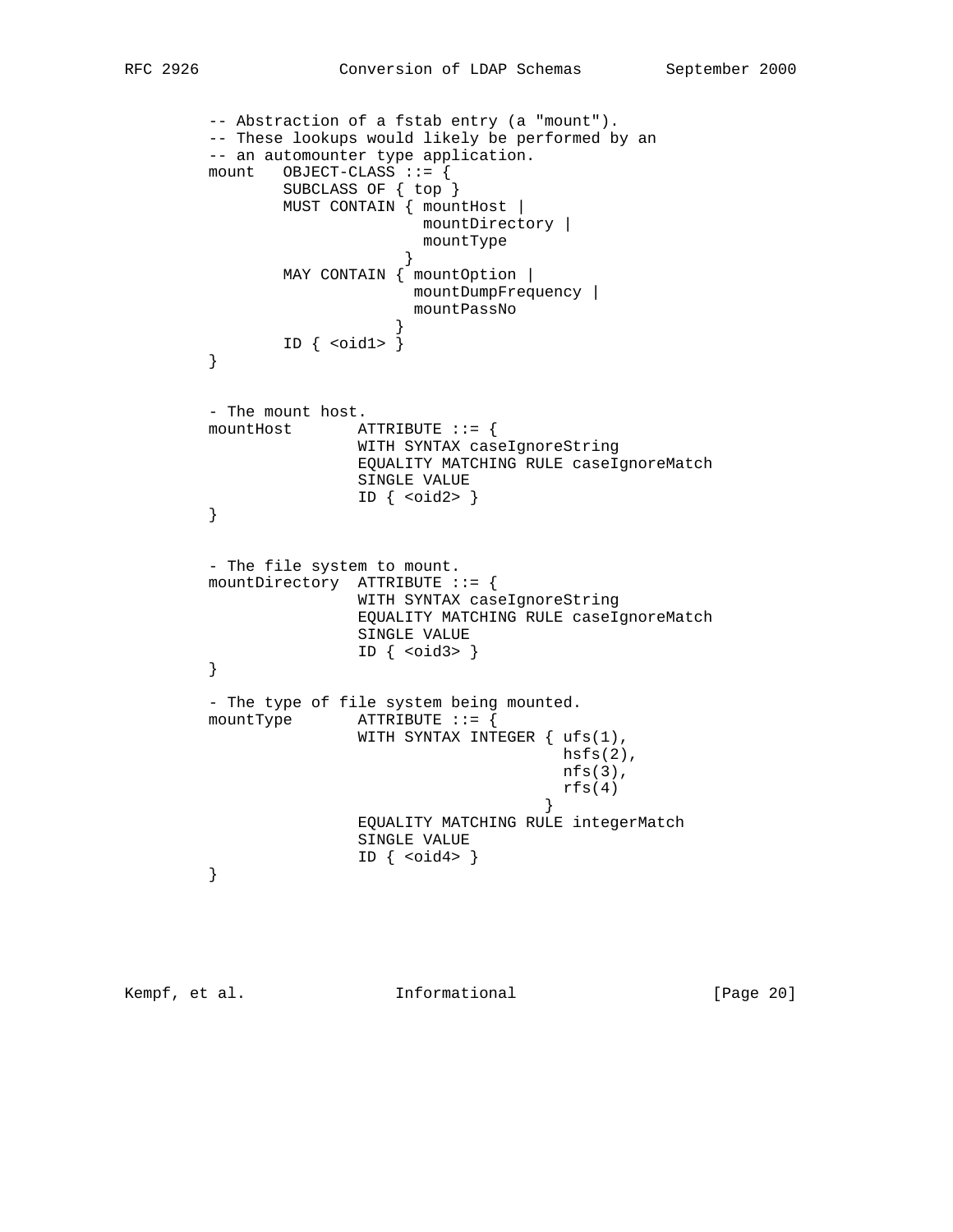```
 - Options for the mount operation.
       mountOption ATTRIBUTE ::= {
                        WITH SYNTAX caseIgnoreString
                        EQUALITY MATCHING RULE caseIgnoreString
                       ID \{ \text{cold5} > \} }
       - How often to dump the file system.
       mountDumpFrequency ATTRIBUTE :: = {
                                WITH SYNTAX INTEGER (0..9)
                                EQUALITY MATCHING RULE integerMatch
                                SINGLE VALUE
                               ID \{\text{ <oid6> }\} }
       - Boot time mount pass number.
       mountPassNo ATTRIBUTE ::= {
                       WITH SYNTAX INTEGER
                       EQUALITY MATCHING RULE integerMatch
                       SINGLE VALUE
                       ID \{\text{cold7> }\} }
 The translated SLP template is:
    template-type = mount
    template-version = 1.0
    template-description = "Describes a remote filesystem access
   protocol"
    template-url-syntax =
                 filesystem = 1*[ DIGIT / ALPHA ]
                 urlpath = "/" filesystem
   mountHost = STRING L
    # ASN.1: Case Ignore String, Single Value
    # The mount host
   mountDirectory = STRING L
    # ASN.1: Case Ignore String, Single Value
    # The filesystem to mount
```
Kempf, et al. 1nformational [Page 21]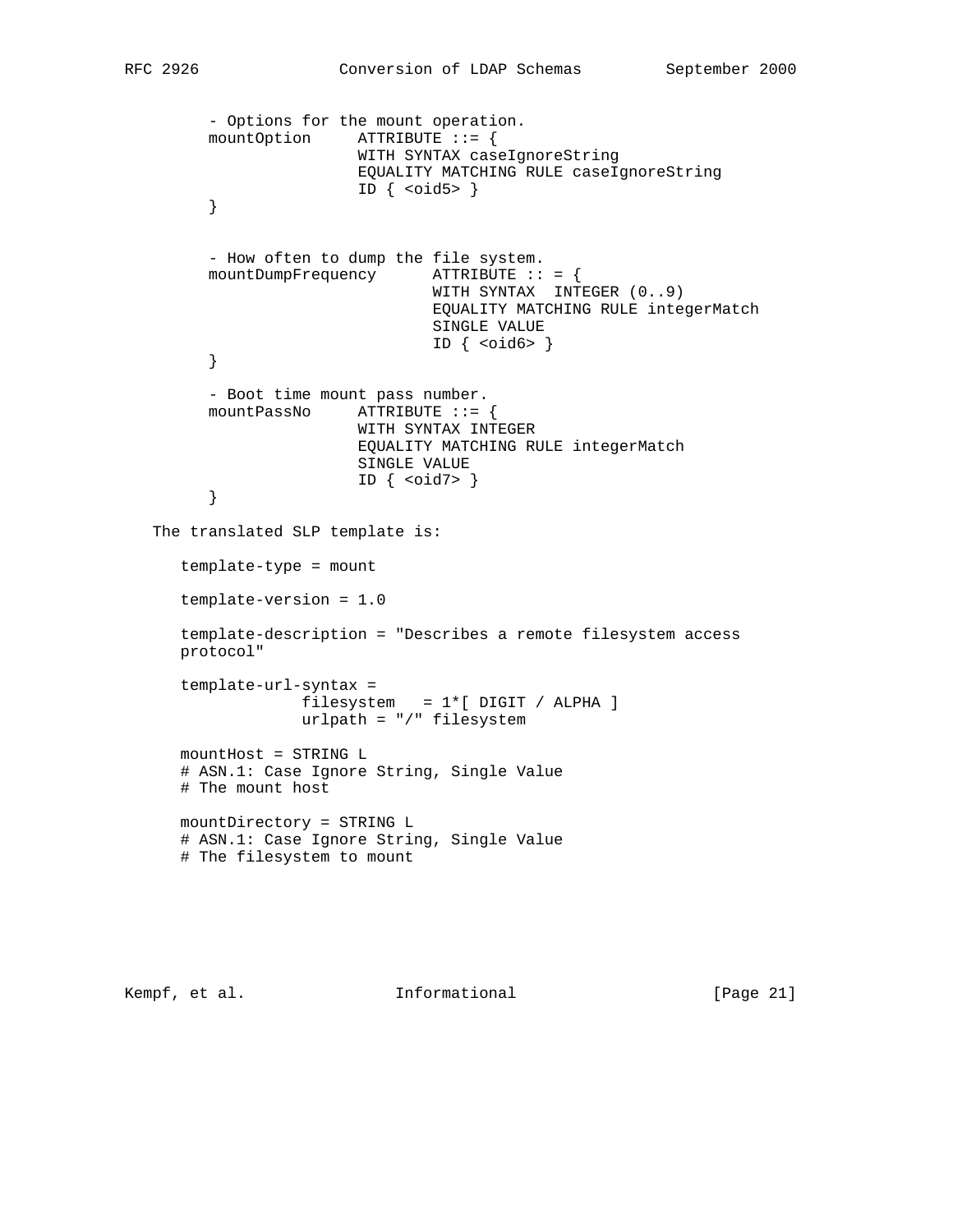mountType = STRING L ufs # ASN.1: Enumeration, Single Value # ASN.1 Mapping: ufs = 1, hsfs = 2, nfs = 3, rfs = 4 # The type of the filesystem being mounted ufs, hsfs, nfs, rfs mountOption = STRING M O L # ASN.1: Case Ignore String # mount options for this filesystem mountDumpFrequency = INTEGER O 0

 # ASN.1: Integer Range, Single Value # How often to dump this filesystem 0, 1, 2, 3, 4, 5, 6, 7, 8, 9

 mountPassNo = INTEGER O # ASN.1: Integer, Single Value # Boot time mount pass number

## 5.0 Representing SLP Service Advertisements in an LDAP DIT

 In addition to translating between SLP templates and LDAP schema, another area requiring compatibility is the representation of SLP service advertisements in an LDAP DIT. A standardized representation for service information allows SLP DAs to store service advertisements in LDAP, and for LDAP clients to query the DIT for those services. Similarly, if LDAP clients represent service information in the same form, SLP clients can benefit from interoperability.

 A service advertisement contains the service URL in a 'labeledURI' attribute [11]. The labeledURI attribute in a service advertisement should only contain the service URL for the service, with no additional label. It is recommended that the labeledURI be used as the RDN for the service object in the DIT.

 Although service advertisements can appear anywhere within the DIT, it is recommended that all services be stored under a single common point, or root node, to facilitate searching in a domain. This allows a client to search for all of advertisements of a particular service type, say, for all printers. The recommended parent entry is one named "ou=service" below the entry which is the representation of the domain, as described in RFC 2247.

Kempf, et al. **Informational** [Page 22]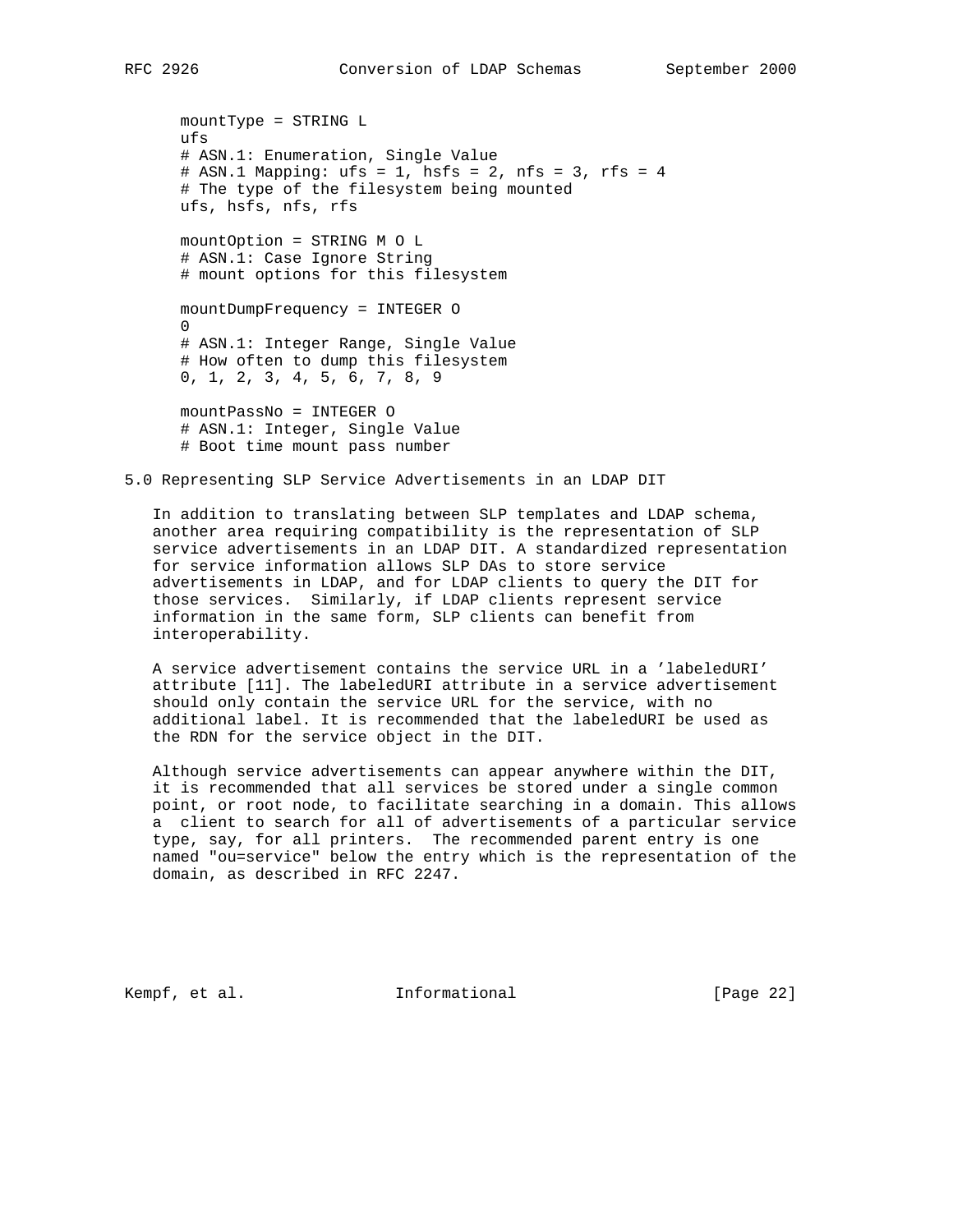For example, a printer service with labeledURI of "service:lpr://printsrv/queue1" in the domain foobar.com advertised in the LDAP server that holds the entry "dc=foobar,dc=com" tree has the following DN:

 "labeledURI=service:lpr://printsrv/queue1, ou=service, dc=foobar, dc=com"

 While this leads to a flat space of service storage, since SLP uses search filters from LDAP for searches, these filters can be used for one-level searches from the root node.

 The following example illustrates how an advertisement having a simple service type is represented. The advertisement (in conceptual form) for a printer is:

 Service Type: service:lpr://printsrv/queue1 Scopes: eng,corp Attributes: description = A general printer for all to use. security-mechanisms-supported = none Authentication: none

 The RDN of the object is labeledURI=service:lpr://printsrv/queue1, and the following LDAP search filter will return this object, along with any others of the service type "service:lpr" that match the other attributes:

```
 (&(service-advert-service-type=service:lpr)
   (service-advert-scopes=eng)
   (service-advert-scopes=corp)
   (description=A general printer for all to use.)
   (security-mechanisms-supported=none))
```
 Service advertisements in SLP also have a lease time associated with them. In LDAP servers that support the extensions for dynamic directory services [12], the service advertisement entry objectClass should be extended with the dynamicObject class. This allows the service advertisement to time out within the LDAP directory server. If the LDAP directory server does not support the dynamic directory services extension, then advertisement lease timeouts must be handled by the SLP agent.

 While the service advertisement schema outlined in this section is primarily for SLP DAs that use LDAP as a backing store, if LDAP agents register services using the same format, complete interoperability with SLP is achieved.

Kempf, et al. **Informational** [Page 23]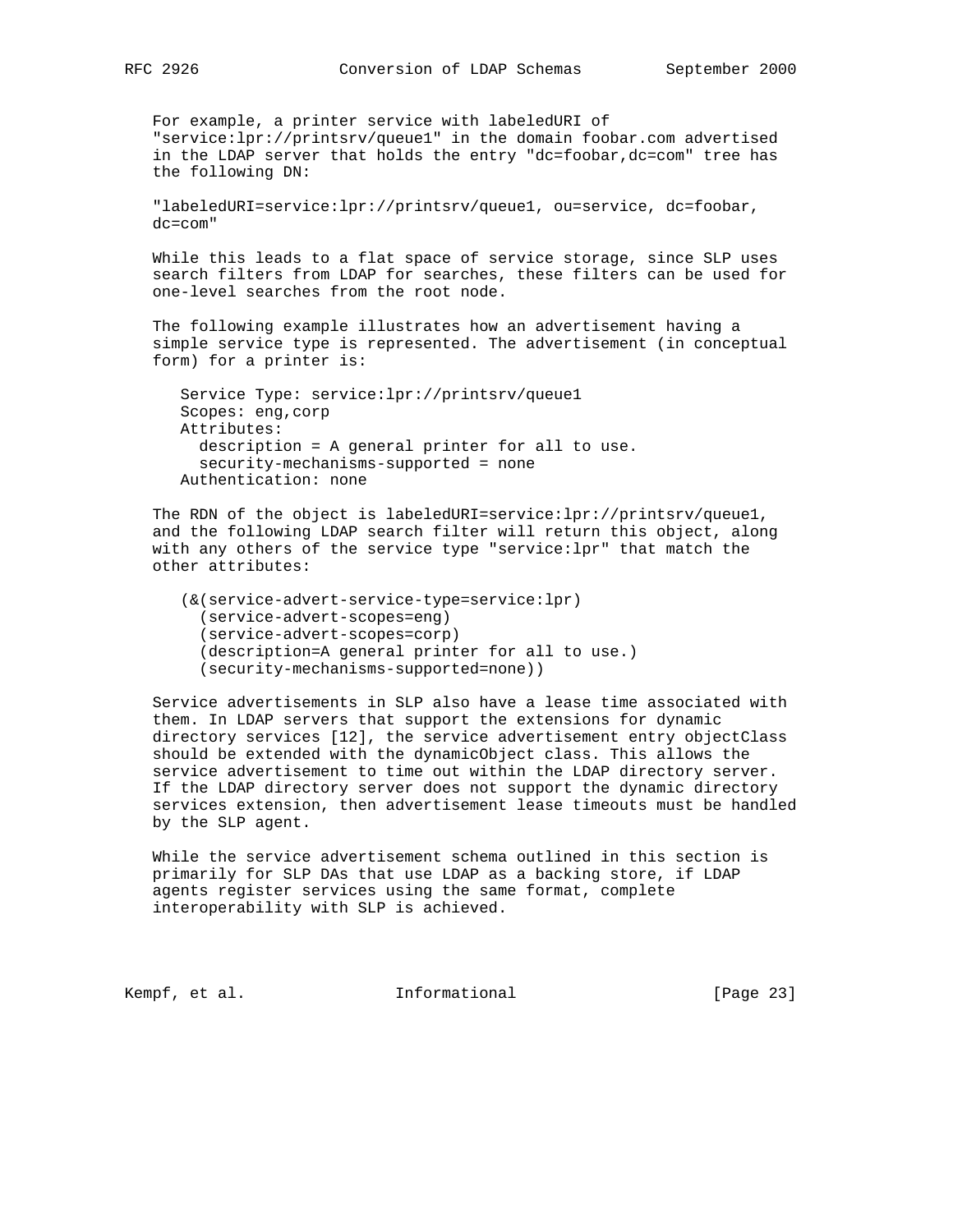# 6.0 Internationalization Considerations

 SLP specifies that an RFC 1766 [13] language code accompanies every service advertisement. Language codes for service advertisements in LDAP must be represented according to RFC 2596 [14].

 RFC 2596 prohibits language codes in DNs, and specifies that a directory server which does not support language codes must treat an attribute with a language code as an unrecognized attributes. According to RFC 2596, language codes are appended to attribute names with a semicolon (";"). For example, the following attribute/value pair is in the German locale:

(address;lang-de=44 Bahnhofstrasse, 2365 Weibstadt, Deutschland)

 An attribute with a language tag in a specific locale is considered a separate attribute from attributes in other locales.

 If the service advertisement is in the default SLP locale ("en", no dialect), then the language code need not be appended to the attribute name.

 SLP queries in locales other than the default need not be rewritten to include language tags before being submitted to the directory server. RFC 2596 specifies that all entries that match are returned, including those with language tags, without requiring the language tags to be explicitly present in the query. The SLP DA can then postprocess the result to select the entries from the required locale.

#### 7.0 Security Considerations

 SLP authenticators are stored with the service advertisement in the DIT, as discussed in Section˜7ef{slpdit}. LDAP clients need to use LDAP authentication [15] to assure that they are connecting with a secure server. In particular, SLP DAs that use LDAP as a back end store and that implement SLP authentication MUST use LDAP authentication to assure that the LDAP entries for their service registrations are secure.

## Acknowledgements

 Many thanks are due to Mark Wahl whose detailed and insightful comments were instrumental in helping improve the technical accuracy of this document with respect to LDAP.

Kempf, et al. 1nformational [Page 24]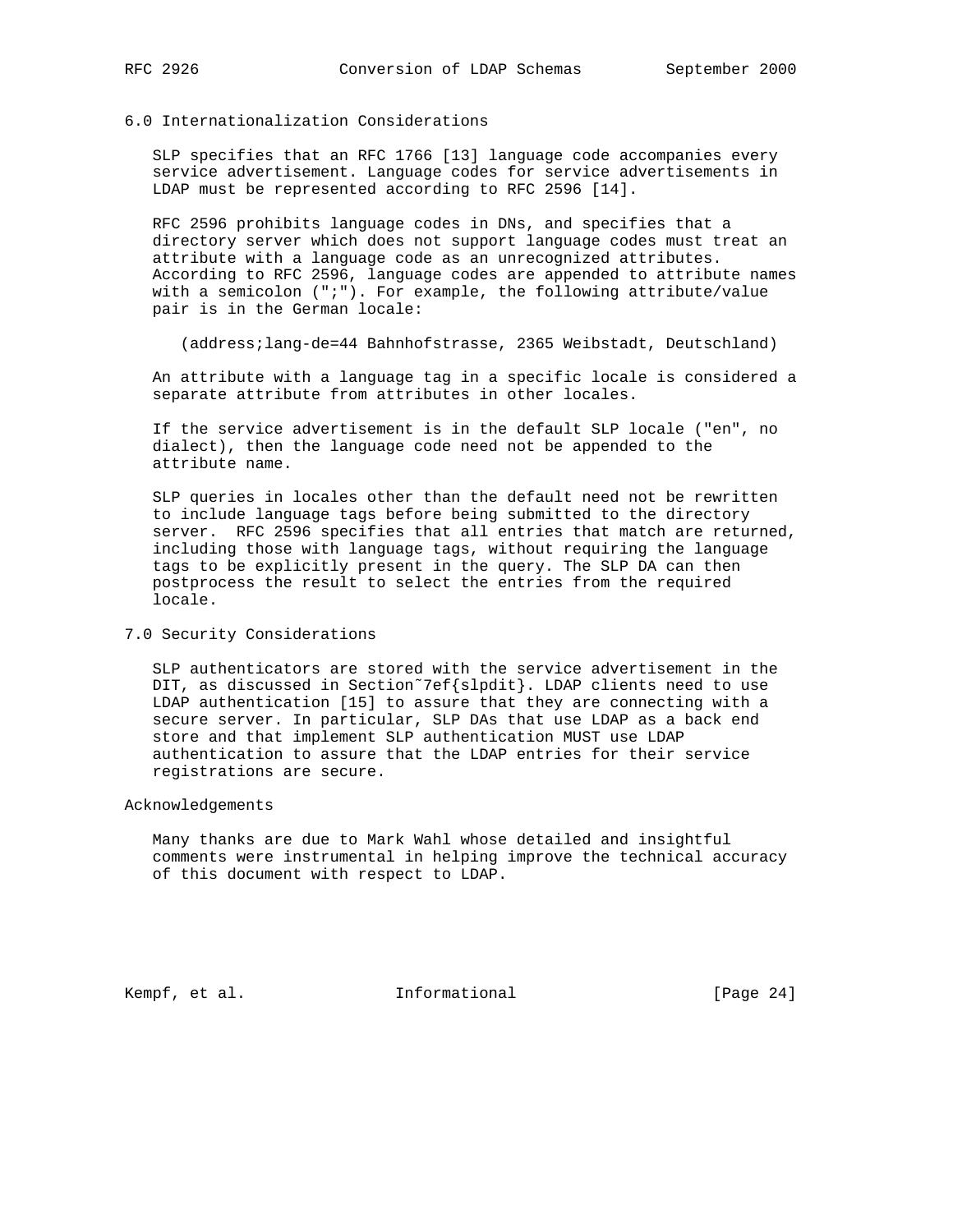#### 8.0 References

- [1] Guttman, E., Perkins, C. and J. Kempf, "Service Templates and service: Schemes", RFC 2609, April 1999.
- [2] Wahl, W., Howes, T. and S. Kille, "Lightweight Directory Access Protocol (v3)", RFC 2251, December 1997.
- [3] International Telecommunications Union. The Directory: Selected Attribute Types. ITU Recommendation X.520. August, 1997.
- [4] McLaughlin, L., "Line Printer Daemon Protocol, RFC 1179, August 1990.
- [5] Guttman, E., Perkins, C., Veizades, J. and M. Day, "Service Location Protocol Version 2", RFC 2608, April 1999.
- [6] Crocker, D. and P. Overell, "Augmented BNF for Syntax Specifications: ABNF", RFC 2234, November 1997.
- [7] Howes, T., "The String Representation of LDAP Search Filters", RFC 2254, December 1997.
- [8] Wahl, W., Coulbeck, A., Howe, T. and S. Kille, "Lightweight Directory Access Protocol (v3): Attribute Syntax Definition", RFC 2252, December 1997.
- [9] ITU-T Rec. X.680. Abstract Syntax Notation One (ASN.1) Specification of Basic Notation. 1994.
- [10] Fleming, P., Jones, K., Lewis, H., and McDonald, I., "Internet Printing Protocol (IPP): LDAP Schema for Printer Services", Work in Progress.
- [11] Smith, M., "Definition of an X.500 Attribute Type and an Object Class to Hold Uniform Resource Identifiers (URIs)", RFC 2079, January 1997.
- [12] Yaacovi, Y., Wahl, M. and T. Genovese, "Lightweight Directory Access Protocol (v3): Extensions for Dynamic Directory Services", RFC 2589, May 1999.
- [13] Alvestrand, H., "Tags for the Identification of Languages", RFC 1766, December 1997.
- [14] Wahl, M. and T. Howes, "Use of Language Codes in LDAP", RFC 2596, May 1999.

Kempf, et al. **Informational** [Page 25]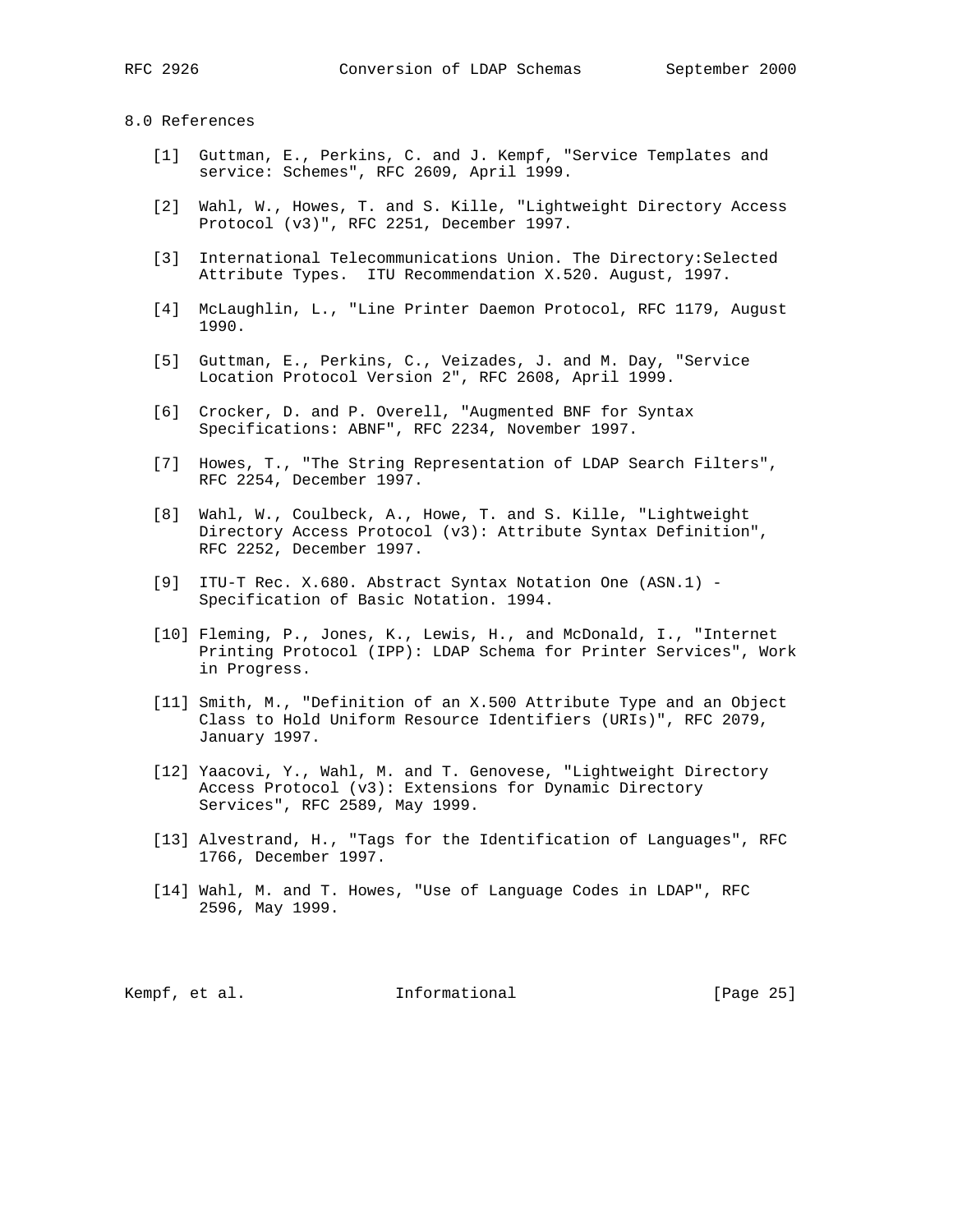- [15] Wahl, M., Alvestrand, H., Hodges, J. and R. Morgan, "Authentication Methods for LDAP", RFC 2829, May 2000.
- [16] Bradner, S., "Key Words for Use in RFCs to Indicate Requirement Levels", BCP 14, RFC 2119, March 1997.
- [17] Dubuisson, O. ASN.1: Communication between Heterogeneous Systems. OSS Nokalva, 2000.
- [18] http://www.srvloc.org
- 9.0 Authors' Addresses

 James Kempf Sun Microsystems 901 San Antonio Avenue Palo Alto, CA 94303 USA

 Phone: +1 650 786-5890 EMail: james.kempf@sun.com

 Ryan Moats Coreon, Inc. 15621 Drexel Circle Omaha, NE, 68135 USA

EMail: rmoats@coreon.net

 Pete St. Pierre Sun Microsystems 901 San Antonio Avenue Palo Alto, CA 94303 USA

 Phone: +1 415 786-5790 EMail: Pete.StPierre@Eng.Sun.COM

Kempf, et al. 1nformational [Page 26]